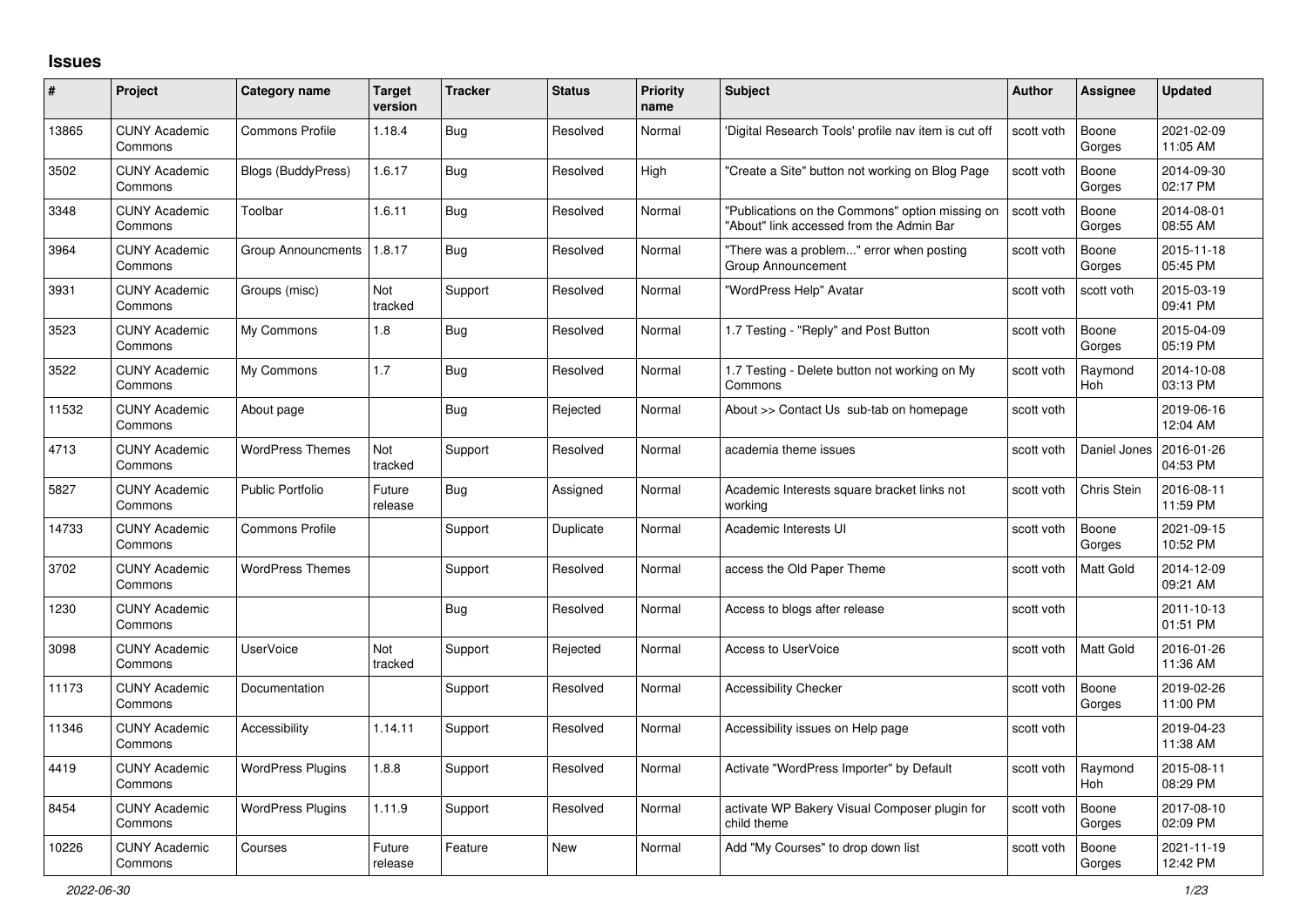| #     | Project                         | <b>Category name</b>    | Target<br>version | <b>Tracker</b> | <b>Status</b> | <b>Priority</b><br>name | <b>Subject</b>                                                                    | <b>Author</b> | Assignee              | <b>Updated</b>         |
|-------|---------------------------------|-------------------------|-------------------|----------------|---------------|-------------------------|-----------------------------------------------------------------------------------|---------------|-----------------------|------------------------|
| 11985 | <b>CUNY Academic</b><br>Commons | Onboarding              | 1.15.12           | Support        | Resolved      | Normal                  | Add "Take the Tour" link to Intro page                                            | scott voth    | Raymond<br><b>Hoh</b> | 2019-10-22<br>11:54 AM |
| 3492  | <b>CUNY Academic</b><br>Commons | <b>WordPress Themes</b> | Future<br>release | Support        | Assigned      | Normal                  | Add CBOX theme to the Commons                                                     | scott voth    | Raymond<br><b>Hoh</b> | 2014-10-08<br>05:55 PM |
| 737   | <b>CUNY Academic</b><br>Commons | WordPress (misc)        |                   | Feature        | Resolved      | Normal                  | Add Explanation of "Sort & Shuffle" to Atahualpa<br>Codex documentation           | scott voth    | scott voth            | 2011-06-05<br>10:39 AM |
| 1155  | <b>CUNY Academic</b><br>Commons | WordPress (misc)        | 1.2.5             | Feature        | Resolved      | Normal                  | Add Fancybox WordPress plugin                                                     | scott voth    | Boone<br>Gorges       | 2011-09-12<br>05:48 PM |
| 11135 | <b>CUNY Academic</b><br>Commons | WordPress (misc)        | 1.14.7            | Support        | Resolved      | Normal                  | Add Handler for Piktochart                                                        | scott voth    | Raymond<br>Hoh        | 2019-02-26<br>02:04 PM |
| 594   | <b>CUNY Academic</b><br>Commons | WordPress (misc)        | Not<br>tracked    | Feature        | Resolved      | Normal                  | Add more meaningful error messages when<br>adding users to blogs doesn't work     | scott voth    | scott voth            | 2012-01-02<br>09:51 PM |
| 5846  | <b>CUNY Academic</b><br>Commons | Membership              |                   | Support        | Resolved      | Normal                  | Add Undergraduate Member to the Commons                                           | scott voth    | Matt Gold             | 2016-07-27<br>08:28 AM |
| 11393 | <b>CUNY Academic</b><br>Commons |                         | Not<br>tracked    | Publicity      | <b>New</b>    | Normal                  | After 1.15 release, ceate a hero slide and post<br>about adding a site to a group | scott voth    | Patrick<br>Sweeney    | 2019-05-14<br>10:32 AM |
| 2332  | <b>CUNY Academic</b><br>Commons | WordPress (misc)        | 1.4.20            | Bug            | Resolved      | Normal                  | Arras Theme Slider gets jquery error                                              | scott voth    | Dominic<br>Giglio     | 2013-03-01<br>07:55 PM |
| 461   | <b>CUNY Academic</b><br>Commons | WordPress (misc)        | 1.1.3             | <b>Bug</b>     | Resolved      | Normal                  | Atahualpa 3.3.3 - does it need to be upgraded for<br><b>WP3?</b>                  | scott voth    | Boone<br>Gorges       | 2010-12-13<br>09:15 PM |
| 530   | <b>CUNY Academic</b><br>Commons | BuddyPress (misc)       | 1.3               | Feature        | Rejected      | Normal                  | Automatically generated Page urls for new BP wiki<br>plugin                       | scott voth    | Boone<br>Gorges       | 2011-02-11<br>05:50 PM |
| 1173  | <b>CUNY Academic</b><br>Commons | Group Blogs             | 1.17.0            | Support        | Resolved      | Normal                  | Avatars for group blogs should fall back on group<br>avatar, not admin user's     | scott voth    | Raymond<br><b>Hoh</b> | 2020-07-14<br>01:05 PM |
| 3423  | <b>CUNY Academic</b><br>Commons | Domain Mapping          | Not<br>tracked    | Support        | Resolved      | Normal                  | bkpublicscholars.org Domain Mapping Request                                       | scott voth    | Boone<br>Gorges       | 2016-01-26<br>12:08 PM |
| 3446  | <b>CUNY Academic</b><br>Commons | Domain Mapping          |                   | Support        | Rejected      | Normal                  | bkpublicscholars.org Domain Mapping Request<br>not working?                       | scott voth    |                       | 2014-09-05<br>09:39 AM |
| 14113 | <b>CUNY Academic</b><br>Commons | WordPress (misc)        | Future<br>release | <b>Bug</b>     | Hold          | Normal                  | Block Editor Not Working on this page - Json error                                | scott voth    | Boone<br>Gorges       | 2021-03-05<br>11:01 AM |
| 15833 | <b>CUNY Academic</b><br>Commons | Domain Mapping          | 1.19.7            | Support        | Resolved      | Normal                  | <b>Block Editor Preview in Chrome</b>                                             | scott voth    | Raymond<br>Hoh        | 2022-04-07<br>06:05 PM |
| 2581  | <b>CUNY Academic</b><br>Commons | WordPress (misc)        | 1.6.3             | <b>Bug</b>     | Resolved      | Low                     | <b>Blog Deleted?</b>                                                              | scott voth    | Boone<br>Gorges       | 2014-05-12<br>02:46 PM |
| 1486  | <b>CUNY Academic</b><br>Commons | BuddyPress (misc)       | Not<br>tracked    | <b>Bug</b>     | Resolved      | Normal                  | Blog Tag in Group                                                                 | scott voth    | Boone<br>Gorges       | 2011-12-21<br>07:45 AM |
| 689   | <b>CUNY Academic</b><br>Commons | BuddyPress (misc)       | 1.3               | <b>Bug</b>     | Resolved      | Normal                  | BP-specific custom post types should not be<br>visible to non-admins on Dashboard | scott voth    | Boone<br>Gorges       | 2011-05-17<br>11:13 AM |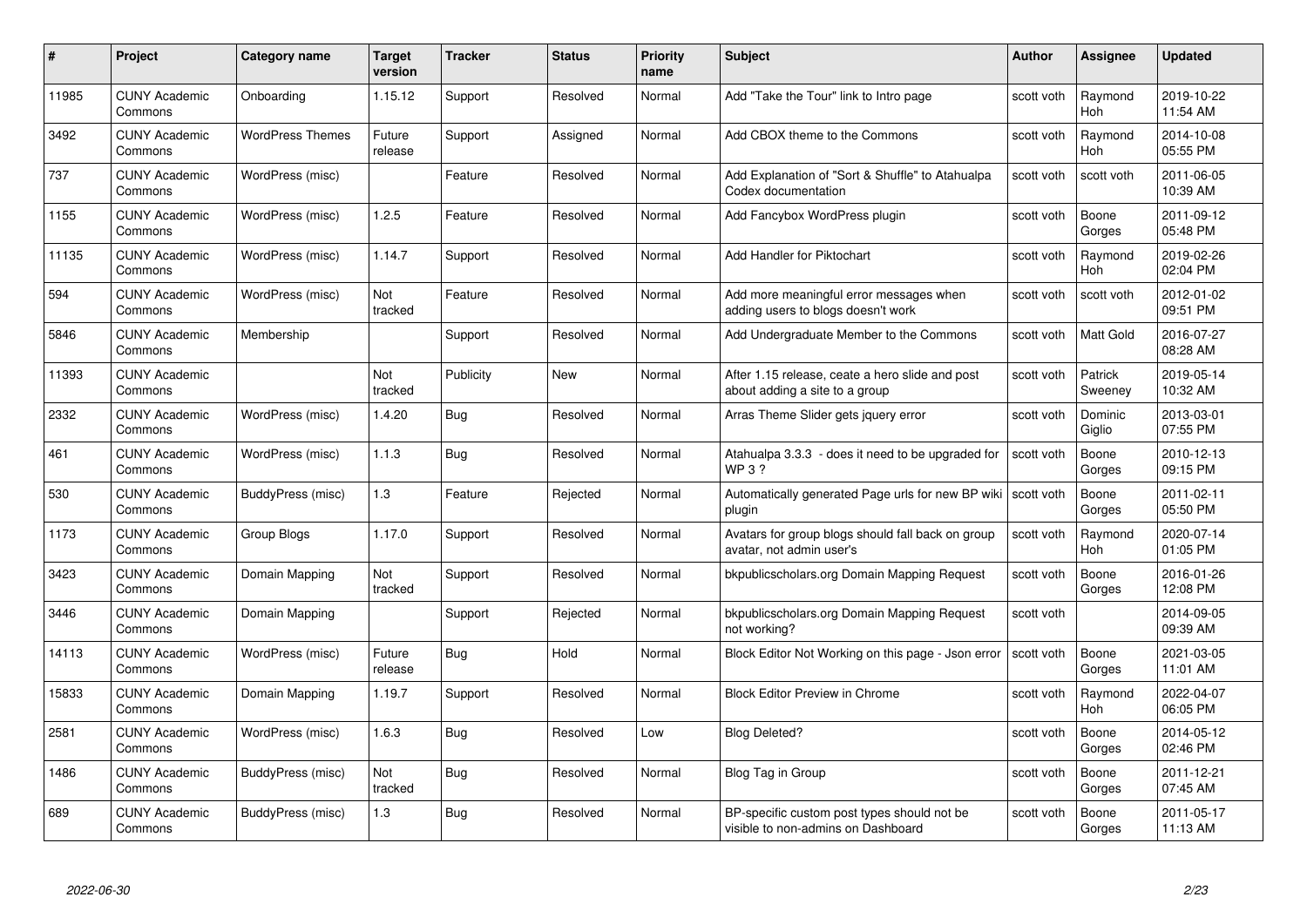| #     | Project                         | Category name            | Target<br>version | <b>Tracker</b> | <b>Status</b> | <b>Priority</b><br>name | <b>Subject</b>                                                                    | Author     | Assignee              | <b>Updated</b>         |
|-------|---------------------------------|--------------------------|-------------------|----------------|---------------|-------------------------|-----------------------------------------------------------------------------------|------------|-----------------------|------------------------|
| 11277 | <b>CUNY Academic</b><br>Commons | <b>WordPress Themes</b>  | 1.14.10           | Support        | Resolved      | High                    | Bridge Theme is broken                                                            | scott voth | <b>Matt Gold</b>      | 2019-03-28<br>10:07 AM |
| 13256 | <b>CUNY Academic</b><br>Commons | <b>WordPress Themes</b>  | 1.17.3            | Support        | Resolved      | Normal                  | Bridge theme update                                                               | scott voth | Boone<br>Gorges       | 2020-09-08<br>11:36 AM |
| 13494 | <b>CUNY Academic</b><br>Commons | <b>Public Portfolio</b>  | 1.17.6            | <b>Bug</b>     | Resolved      | Normal                  | Brief Descriptor and About You Profile Fields do<br>not display on mobile devices | scott voth | Boone<br>Gorges       | 2020-10-27<br>11:00 AM |
| 7810  | <b>CUNY Academic</b><br>Commons | <b>WordPress Themes</b>  | 1.10.15           | Support        | Resolved      | Normal                  | Brunelleschi theme deprecation                                                    | scott voth |                       | 2017-03-27<br>10:38 AM |
| 1316  | <b>CUNY Academic</b><br>Commons | BuddyPress (misc)        | 1.2.5             | <b>Bug</b>     | Resolved      | Normal                  | Buddy Press Docs - comments going to email, but<br>not to the Doc                 | scott voth | Boone<br>Gorges       | 2011-11-04<br>12:53 PM |
| 10225 | <b>CUNY Academic</b><br>Commons | <b>BuddyPress Docs</b>   | 1.13.8            | Bug            | Resolved      | Normal                  | BuddyPress doc disappeared after being created<br>by Maura Smale                  | scott voth | Boone<br>Gorges       | 2018-08-27<br>09:00 AM |
| 2631  | <b>CUNY Academic</b><br>Commons | commonsinabox.org        | Not<br>tracked    | Bug            | Resolved      | Normal                  | Bullet Points don't display in Forum posts on<br>CBOX.org                         | scott voth | Boone<br>Gorges       | 2014-05-01<br>08:11 PM |
| 4631  | <b>CUNY Academic</b><br>Commons | WordPress (misc)         | Not<br>tracked    | Bug            | Rejected      | High                    | caching/ssl issues ??                                                             | scott voth | Boone<br>Gorges       | 2016-01-26<br>10:35 AM |
| 9959  | <b>CUNY Academic</b><br>Commons | <b>WordPress Plugins</b> |                   | Bug            | Resolved      | Normal                  | Carto Map embed issue                                                             | scott voth |                       | 2018-06-22<br>07:00 PM |
| 15507 | <b>CUNY Academic</b><br>Commons | Commons In A Box         | Not<br>tracked    | Support        | Resolved      | Normal                  | <b>CBOX</b>                                                                       | scott voth | Raymond<br><b>Hoh</b> | 2022-03-02<br>02:02 PM |
| 7892  | <b>CUNY Academic</b><br>Commons | Commons In A Box         |                   | Bug            | Rejected      | Normal                  | CBOX - Group widget filter links overlap widget<br>title                          | scott voth | Boone<br>Gorges       | 2017-04-04<br>10:16 AM |
| 5271  | <b>CUNY Academic</b><br>Commons | Server                   |                   | Support        | Resolved      | High                    | CBOX and Commons sites down?                                                      | scott voth |                       | 2016-02-28<br>12:30 PM |
| 6184  | <b>CUNY Academic</b><br>Commons | commonsinabox.org        | Not<br>tracked    | Bug            | Resolved      | Normal                  | <b>CBOX Confirm User Registration plugin</b>                                      | scott voth | Raymond<br>Hoh        | 2018-09-12<br>01:50 PM |
| 3841  | <b>CUNY Academic</b><br>Commons | commonsinabox.org        | Not<br>tracked    | <b>Bug</b>     | Resolved      | Normal                  | CBOX.org Registration Plugin Not Working                                          | scott voth | Boone<br>Gorges       | 2016-01-26<br>03:27 PM |
| 15185 | <b>CUNY Academic</b><br>Commons | <b>Commons Profile</b>   | 1.19.2            | Support        | Resolved      | Normal                  | Change "Edit Profile" button to "Edit Public Profile"                             | scott voth | Boone<br>Gorges       | 2022-01-25<br>11:33 AM |
| 4309  | <b>CUNY Academic</b><br>Commons | Home Page                | 1.8.5             | Feature        | Resolved      | Normal                  | Change Main Navigation Help Link to<br>http://codex.commons.gc.cuny.edu/          | scott voth |                       | 2015-07-21<br>10:45 AM |
| 12147 | <b>CUNY Academic</b><br>Commons | Events                   |                   | Support        | Duplicate     | Normal                  | Changes to the Events Calendar "subscribe"<br>interface                           | scott voth | Raymond<br><b>Hoh</b> | 2020-11-05<br>06:00 PM |
| 8427  | <b>CUNY Academic</b><br>Commons | <b>WordPress Themes</b>  | 1.11.8            | Support        | Resolved      | Normal                  | child theme request for Short Docs                                                | scott voth | Boone<br>Gorges       | 2017-08-01<br>10:13 PM |
| 14994 | <b>CUNY Academic</b><br>Commons | cdev.gc.cuny.edu         | Not<br>tracked    | Support        | In Progress   | Normal                  | Clear Cache on CDEV                                                               | scott voth | Raymond<br>Hoh        | 2021-12-07<br>03:51 PM |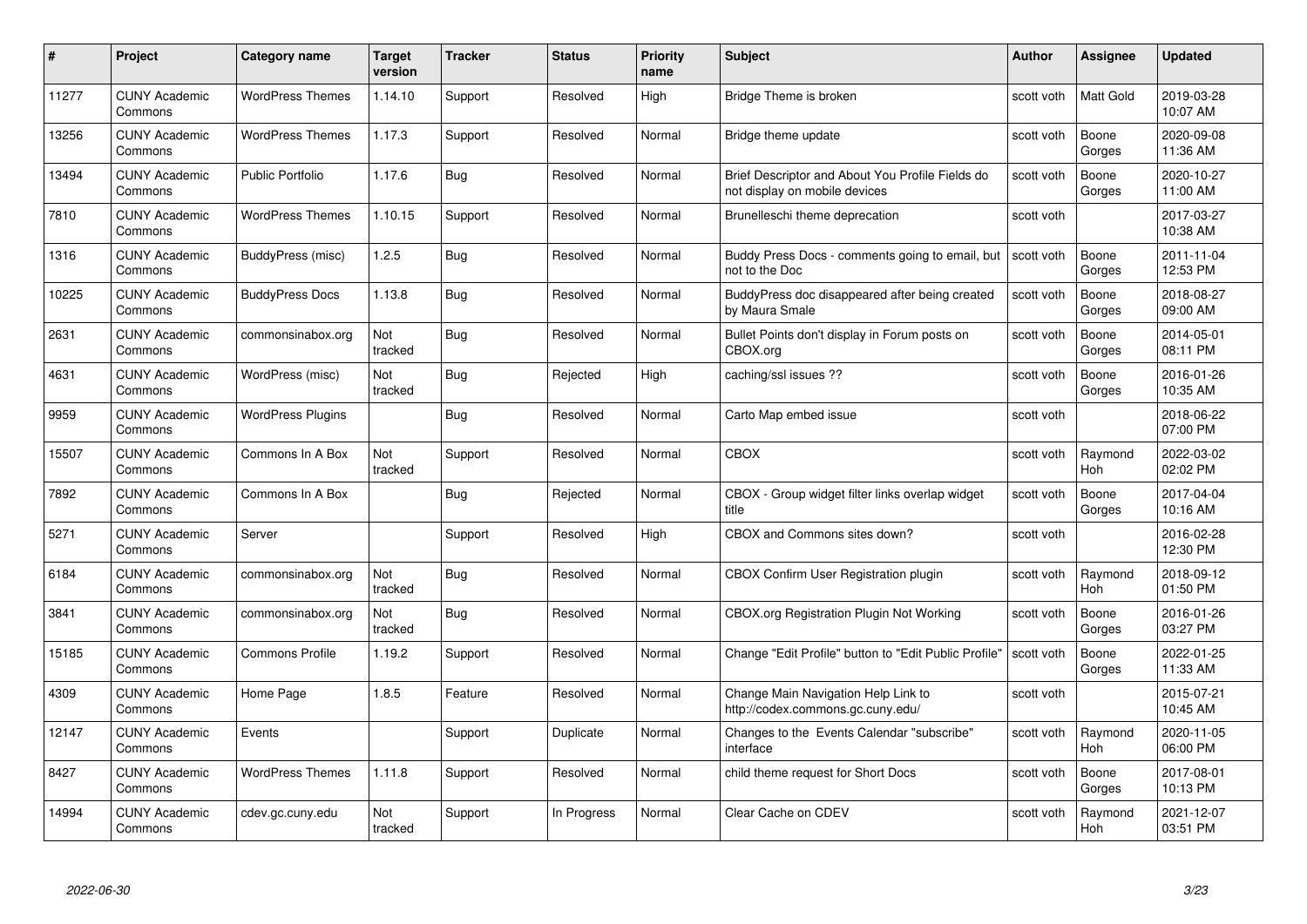| #     | Project                         | <b>Category name</b>        | Target<br>version | <b>Tracker</b> | <b>Status</b>        | <b>Priority</b><br>name | <b>Subject</b>                                                               | <b>Author</b> | Assignee              | <b>Updated</b>         |
|-------|---------------------------------|-----------------------------|-------------------|----------------|----------------------|-------------------------|------------------------------------------------------------------------------|---------------|-----------------------|------------------------|
| 10982 | <b>CUNY Academic</b><br>Commons | Domain Mapping              | Not<br>tracked    | Support        | Reporter<br>Feedback | Normal                  | <b>CNAME</b> question                                                        | scott voth    |                       | 2019-01-22<br>04:29 PM |
| 2112  | <b>CUNY Academic</b><br>Commons | WordPress (misc)            | 1.4.5             | Bug            | Resolved             | Normal                  | Codex Slider getting a jquery error                                          | scott voth    | Dominic<br>Giglio     | 2012-09-18<br>06:38 PM |
| 9538  | <b>CUNY Academic</b><br>Commons | Analytics                   | Not<br>tracked    | Support        | Resolved             | Normal                  | collecting Google Analytics for mapped Domains                               | scott voth    | Boone<br>Gorges       | 2018-04-27<br>09:23 AM |
| 13379 | <b>CUNY Academic</b><br>Commons | Domain Mapping              | Not<br>tracked    | Support        | Resolved             | Normal                  | Commenting issue with Mapped Domain (Using<br>Jetpack)                       | scott voth    | Raymond<br><b>Hoh</b> | 2020-10-13<br>10:02 AM |
| 12573 | <b>CUNY Academic</b><br>Commons | <b>WordPress Plugins</b>    | Future<br>release | <b>Bug</b>     | <b>New</b>           | Normal                  | <b>CommentPress Core Issues</b>                                              | scott voth    |                       | 2020-03-24<br>04:32 PM |
| 13035 | <b>CUNY Academic</b><br>Commons | <b>BuddyPress Docs</b>      | 1.17.0            | Support        | Rejected             | Normal                  | Commons 1.17 and BP Docs - TinyMCE options<br>and layout                     | scott voth    | Boone<br>Gorges       | 2020-07-14<br>02:21 PM |
| 13060 | <b>CUNY Academic</b><br>Commons | Site cloning                | 1.17.3            | <b>Bug</b>     | Rejected             | Normal                  | Commons 1.17 clone issue                                                     | scott voth    | Jeremy Felt           | 2020-09-01<br>03:10 PM |
| 13088 | <b>CUNY Academic</b><br>Commons | Site cloning                | 1.17.0            | Bug            | Rejected             | Normal                  | Commons 1.17 creating group + site                                           | scott voth    | Jeremy Felt           | 2020-07-27<br>01:56 PM |
| 11671 | <b>CUNY Academic</b><br>Commons | Information<br>Architecture |                   | Design/UX      | Resolved             | Normal                  | Commons Home Page Access                                                     | scott voth    | Chris Stein           | 2019-07-30<br>04:39 PM |
| 9745  | <b>CUNY Academic</b><br>Commons | Commons In A Box            | Not<br>tracked    | Support        | Resolved             | Normal                  | Commons in a Box - Query monitor                                             | scott voth    |                       | 2018-05-09<br>01:24 PM |
| 15151 | <b>CUNY Academic</b><br>Commons | Design                      | 1.19.7            | Support        | Resolved             | Normal                  | Commons Main Navigation does not show which<br>tab you are on                | scott voth    | Sara<br>Cannon        | 2022-04-12<br>11:31 AM |
| 2436  | <b>CUNY Academic</b><br>Commons | WordPress (misc)            | 1.4.20            | Bug            | Resolved             | Normal                  | Commons News blog - Commons Buzz Slider                                      | scott voth    | Boone<br>Gorges       | 2013-02-28<br>11:27 AM |
| 14394 | <b>CUNY Academic</b><br>Commons |                             | Not<br>tracked    | Feature        | New                  | Normal                  | Commons News Site - redesign                                                 | scott voth    | scott voth            | 2021-09-14<br>10:46 AM |
| 14986 | <b>CUNY Academic</b><br>Commons | Server                      | Not<br>tracked    | <b>Bug</b>     | Resolved             | High                    | Commons Site Down?                                                           | scott voth    | Boone<br>Gorges       | 2021-11-23<br>04:21 PM |
| 5747  | <b>CUNY Academic</b><br>Commons | Server                      |                   | Bug            | Resolved             | Urgent                  | Commons Site seems to be down                                                | scott voth    |                       | 2016-06-27<br>09:16 PM |
| 2316  | <b>CUNY Academic</b><br>Commons | commonsinabox.org           | Not<br>tracked    | Bug            | Resolved             | Normal                  | Commonsinabox.org - group forum - can't access<br>second page of forum posts | scott voth    | Boone<br>Gorges       | 2012-12-03<br>11:57 AM |
| 2435  | <b>CUNY Academic</b><br>Commons | commonsinabox.org           |                   | Bug            | Resolved             | Normal                  | commonsinabox.org - media upload file types                                  | scott voth    | Boone<br>Gorges       | 2013-02-13<br>09:58 PM |
| 2337  | <b>CUNY Academic</b><br>Commons | commonsinabox.org           | Not<br>tracked    | Bug            | Rejected             | High                    | commonsinabox.org - notifications                                            | scott voth    | Boone<br>Gorges       | 2012-12-12<br>01:43 PM |
| 7343  | CUNY Academic<br>Commons        | commonsinabox.org           | Not<br>tracked    | <b>Bug</b>     | Resolved             | Normal                  | commonsinabox.org - unable to access backend                                 | scott voth    |                       | 2017-01-06<br>11:58 AM |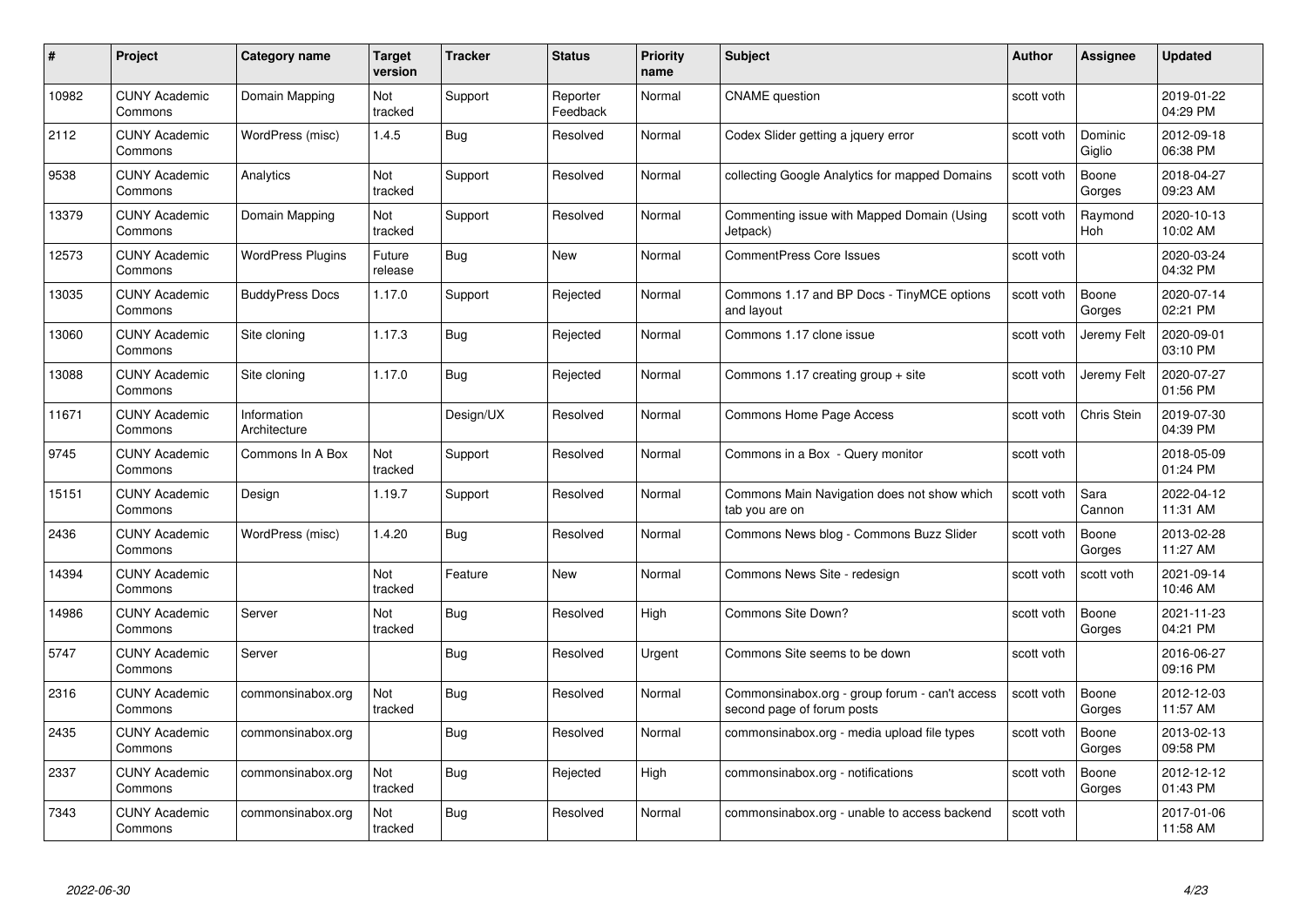| #     | Project                         | <b>Category name</b>     | Target<br>version | <b>Tracker</b> | <b>Status</b> | <b>Priority</b><br>name | <b>Subject</b>                                                     | <b>Author</b> | <b>Assignee</b>       | <b>Updated</b>         |
|-------|---------------------------------|--------------------------|-------------------|----------------|---------------|-------------------------|--------------------------------------------------------------------|---------------|-----------------------|------------------------|
| 9707  | <b>CUNY Academic</b><br>Commons | commonsinabox.org        |                   | Support        | Resolved      | Normal                  | CommonsinaBox.org DEV admin not responding                         | scott voth    |                       | 2018-05-07<br>10:38 AM |
| 7295  | <b>CUNY Academic</b><br>Commons | commonsinabox.org        | Not<br>tracked    | Support        | Resolved      | High                    | commonsinabox.org performance issues                               | scott voth    |                       | 2017-01-03<br>10:52 AM |
| 2585  | <b>CUNY Academic</b><br>Commons | commonsinabox.org        | Not<br>tracked    | <b>Bug</b>     | Resolved      | Normal                  | commonsinbox.org - no "site features" option                       | scott voth    | Boone<br>Gorges       | 2013-05-21<br>09:15 PM |
| 4524  | <b>CUNY Academic</b><br>Commons | Events                   | 1.9               | Feature        | Resolved      | Normal                  | Create a iCal Feed for Events Calendar                             | scott voth    | Raymond<br><b>Hoh</b> | 2015-11-09<br>12:55 PM |
| 12671 | <b>CUNY Academic</b><br>Commons | <b>WordPress Plugins</b> | 1.16.10           | <b>Bug</b>     | Resolved      | Normal                  | Creative Commons License Not Available With<br><b>Block Editor</b> | scott voth    | Raymond<br>Hoh        | 2020-04-28<br>11:03 AM |
| 2561  | <b>CUNY Academic</b><br>Commons | commonsinabox.org        | Not<br>tracked    | Bug            | Resolved      | Normal                  | CSS Issues on Commonsinabox.org                                    | scott voth    | Boone<br>Gorges       | 2013-05-16<br>03:31 PM |
| 5311  | <b>CUNY Academic</b><br>Commons |                          | Not<br>tracked    | Support        | Resolved      | Normal                  | <b>CUNY SLA Lab collaboration</b>                                  | scott voth    | scott voth            | 2016-10-11<br>08:48 PM |
| 6110  | <b>CUNY Academic</b><br>Commons | cuny.is                  |                   | Support        | Resolved      | Normal                  | cuny.is Request                                                    | scott voth    | Sarah<br>Morgano      | 2016-10-03<br>03:03 AM |
| 13946 | <b>CUNY Academic</b><br>Commons | <b>WordPress Plugins</b> | 2.1.0             | Support        | Assigned      | Normal                  | <b>Custom Embed handler For OneDrive files</b>                     | scott voth    | Raymond<br>Hoh        | 2022-05-26<br>10:46 AM |
| 13492 | <b>CUNY Academic</b><br>Commons | Shortcodes and<br>embeds | 1.17.6            | Support        | Resolved      | Normal                  | customized handler for quizlet embeds                              | scott voth    | Boone<br>Gorges       | 2020-10-27<br>11:00 AM |
| 1745  | <b>CUNY Academic</b><br>Commons | BuddyPress (misc)        | Not<br>tracked    | Bug            | Resolved      | Normal                  | Dashboard Access to Create Hero Slides                             | scott voth    | Boone<br>Gorges       | 2012-03-19<br>04:14 PM |
| 3703  | <b>CUNY Academic</b><br>Commons | Homepage Slides          |                   | <b>Bug</b>     | Rejected      | Normal                  | Delay in Loading Hero Slide Images                                 | scott voth    | scott voth            | 2014-12-11<br>08:42 PM |
| 4373  | <b>CUNY Academic</b><br>Commons | <b>Public Portfolio</b>  | Not<br>tracked    | Support        | Resolved      | Normal                  | Delete Old "Title" section from Member's public<br>portfolio page  | scott voth    | Boone<br>Gorges       | 2015-08-04<br>09:01 PM |
| 528   | <b>CUNY Academic</b><br>Commons | BuddyPress (misc)        | 1.2               | Bug            | Resolved      | Low                     | Delete pages using new BP "wiki" plugin?                           | scott voth    | Boone<br>Gorges       | 2011-03-25<br>11:13 AM |
| 14437 | <b>CUNY Academic</b><br>Commons | Courses                  | 1.19.0            | Bug            | Resolved      | Normal                  | Deleted Sites Show Up On Courses Tab                               | scott voth    | Boone<br>Gorges       | 2022-01-04<br>12:04 PM |
| 12550 | <b>CUNY Academic</b><br>Commons | <b>WordPress Plugins</b> | 1.16.8            | Support        | Resolved      | Normal                  | Deprecate CommentPress Core?                                       | scott voth    | Boone<br>Gorges       | 2020-03-24<br>11:43 AM |
| 12773 | <b>CUNY Academic</b><br>Commons | <b>WordPress Themes</b>  | Not<br>tracked    | Support        | Resolved      | Normal                  | Deprecate Serif Lite theme                                         | scott voth    |                       | 2020-05-12<br>05:44 PM |
| 14468 | <b>CUNY Academic</b><br>Commons | <b>WordPress Plugins</b> | 1.18.11           | Support        | Resolved      | Normal                  | deprecate ShareThis plugin / Add ShareThis<br><b>Share Buttons</b> | scott voth    | Boone<br>Gorges       | 2021-05-25<br>11:04 AM |
| 11590 | <b>CUNY Academic</b><br>Commons | <b>WordPress Plugins</b> | 1.15.4            | Support        | Resolved      | Normal                  | deprecate The The Tabs and Accordion plugin                        | scott voth    |                       | 2019-06-25<br>04:22 PM |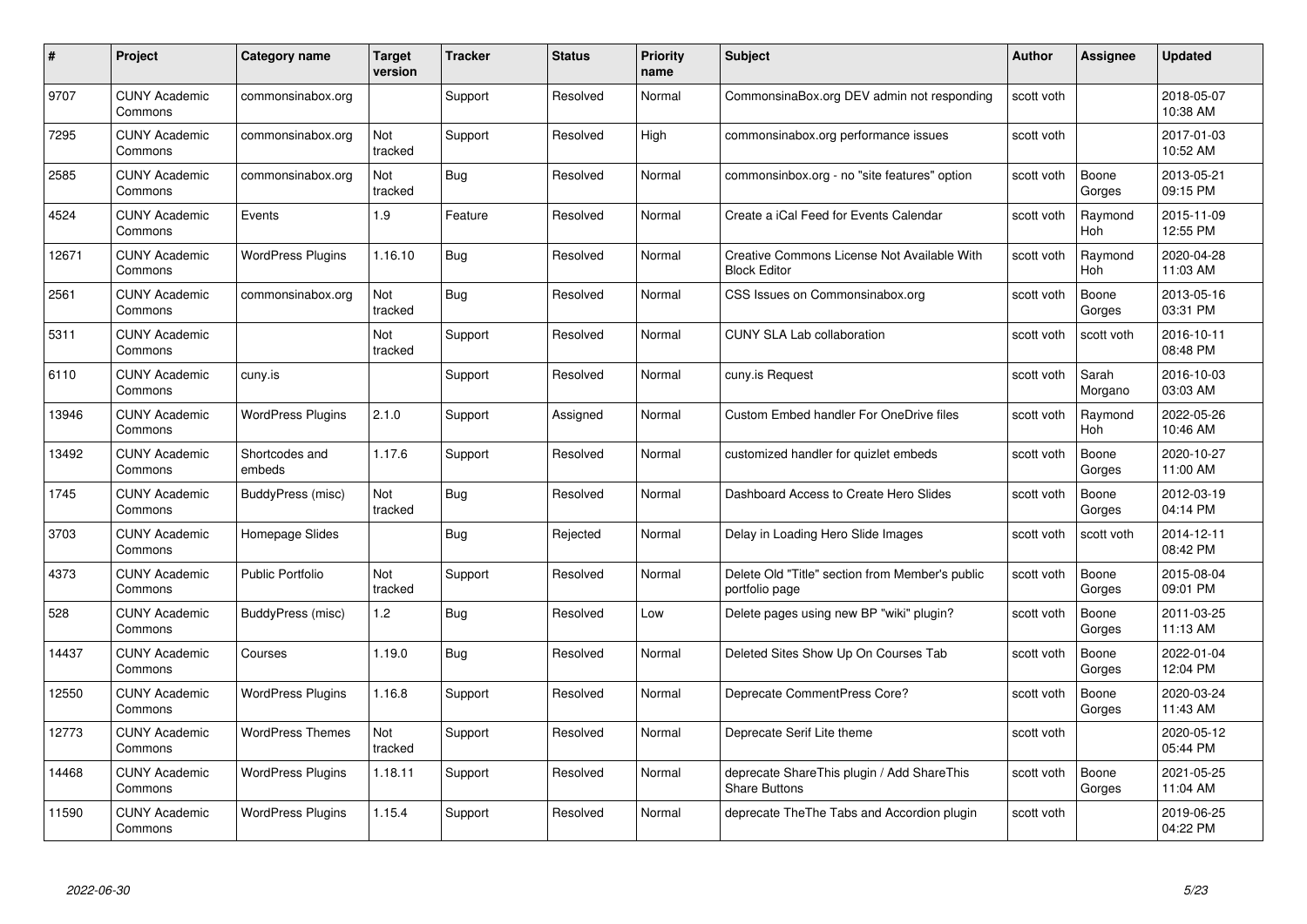| #     | Project                         | <b>Category name</b>    | Target<br>version | <b>Tracker</b> | <b>Status</b>        | <b>Priority</b><br>name | <b>Subject</b>                                                                         | <b>Author</b> | <b>Assignee</b>  | <b>Updated</b>         |
|-------|---------------------------------|-------------------------|-------------------|----------------|----------------------|-------------------------|----------------------------------------------------------------------------------------|---------------|------------------|------------------------|
| 13755 | <b>CUNY Academic</b><br>Commons | <b>WordPress Themes</b> | Not<br>tracked    | Support        | Resolved             | Normal                  | Deprecate Twenty Ten and Twenty Eleven<br>themes                                       | scott voth    |                  | 2021-01-12<br>10:46 AM |
| 10858 | <b>CUNY Academic</b><br>Commons |                         | 1.14.3            | Support        | Resolved             | Normal                  | deprecate WP Post to PDF plugin                                                        | scott voth    |                  | 2018-12-26<br>10:33 AM |
| 1237  | <b>CUNY Academic</b><br>Commons | Events                  | 1.8               | Feature        | Resolved             | Normal                  | Develop Commons Calendar of Events Plugin                                              | scott voth    | Boone<br>Gorges  | 2016-02-15<br>11:19 PM |
| 4407  | <b>CUNY Academic</b><br>Commons | Group Forums            |                   | Bug            | Resolved             | Normal                  | Disable Forum on Existing group is not working                                         | scott voth    | Boone<br>Gorges  | 2015-08-11<br>03:13 PM |
| 11386 | <b>CUNY Academic</b><br>Commons | WordPress - Media       | Not<br>tracked    | Support        | Reporter<br>Feedback | Normal                  | disappearing images                                                                    | scott voth    | Boone<br>Gorges  | 2019-05-14<br>10:32 AM |
| 1343  | <b>CUNY Academic</b><br>Commons | BuddyPress (misc)       |                   | Bug            | Rejected             | Normal                  | Display issue on Front Page - Hero slide<br>description overlaying the top left corner | scott voth    |                  | 2011-12-08<br>07:06 PM |
| 6905  | <b>CUNY Academic</b><br>Commons | Domain Mapping          | Not<br>tracked    | Support        | Rejected             | Normal                  | domain mapping - Approaching Dance conference                                          | scott voth    | Boone<br>Gorges  | 2017-11-15<br>11:09 AM |
| 13924 | <b>CUNY Academic</b><br>Commons | Domain Mapping          | Not<br>tracked    | Support        | Resolved             | Normal                  | domain mapping - cunyhumanitiesalliance.org                                            | scott voth    | Boone<br>Gorges  | 2021-02-02<br>05:39 PM |
| 12407 | <b>CUNY Academic</b><br>Commons | Domain Mapping          | Not<br>tracked    | Support        | Resolved             | Normal                  | Domain Mapping - district15parproject.org                                              | scott voth    | Lihua Wang       | 2020-02-14<br>10:38 AM |
| 14452 | <b>CUNY Academic</b><br>Commons | Domain Mapping          | Not<br>tracked    | Support        | Resolved             | Normal                  | domain mapping - hilarieashton.com                                                     | scott voth    | Boone<br>Gorges  | 2021-05-17<br>10:46 AM |
| 15626 | CUNY Academic<br>Commons        | Domain Mapping          | Not<br>tracked    | Support        | Resolved             | Normal                  | domain mapping - Jason tougaw                                                          | scott voth    | Boone<br>Gorges  | 2022-03-15<br>02:10 PM |
| 15965 | <b>CUNY Academic</b><br>Commons | Domain Mapping          | Not<br>tracked    | Support        | Resolved             | Normal                  | Domain Mapping - Joseph van der Naald                                                  | scott voth    | Boone<br>Gorges  | 2022-04-29<br>04:06 PM |
| 12313 | <b>CUNY Academic</b><br>Commons | Domain Mapping          | Not<br>tracked    | Support        | Duplicate            | Normal                  | domain mapping - laurenspradlin.info                                                   | scott voth    | Matt Gold        | 2020-01-21<br>06:02 PM |
| 6134  | <b>CUNY Academic</b><br>Commons | Domain Mapping          | Not<br>tracked    | Support        | Abandoned            | Normal                  | domain mapping - mellon faculty diversity                                              | scott voth    | scott voth       | 2017-03-26<br>11:22 AM |
| 6135  | <b>CUNY Academic</b><br>Commons | Domain Mapping          | Not<br>tracked    | Support        | Resolved             | Normal                  | domain mapping - Patrick Sweeney                                                       | scott voth    | Matt Gold        | 2016-10-12<br>11:41 AM |
| 15223 | <b>CUNY Academic</b><br>Commons | Domain Mapping          | Not<br>tracked    | Support        | Resolved             | Normal                  | domain mapping - preludenyc.org                                                        | scott voth    | Boone<br>Gorges  | 2022-02-02<br>02:24 PM |
| 15395 | <b>CUNY Academic</b><br>Commons | Domain Mapping          | 1.19.5            | Support        | Resolved             | Normal                  | Domain Mapping - Queens College Department of<br><b>Urban Studies</b>                  | scott voth    | Boone<br>Gorges  | 2022-02-22<br>11:40 AM |
| 12246 | <b>CUNY Academic</b><br>Commons | Domain Mapping          | Not<br>tracked    | Support        | Resolved             | Normal                  | domain mapping - Sam Neylon                                                            | scott voth    | Lihua Wang       | 2020-01-06<br>10:55 AM |
| 15253 | CUNY Academic<br>Commons        | Domain Mapping          | Not<br>tracked    | Support        | Resolved             | Normal                  | domain mapping - segal film festival                                                   | scott voth    | <b>Matt Gold</b> | 2022-02-04<br>11:29 AM |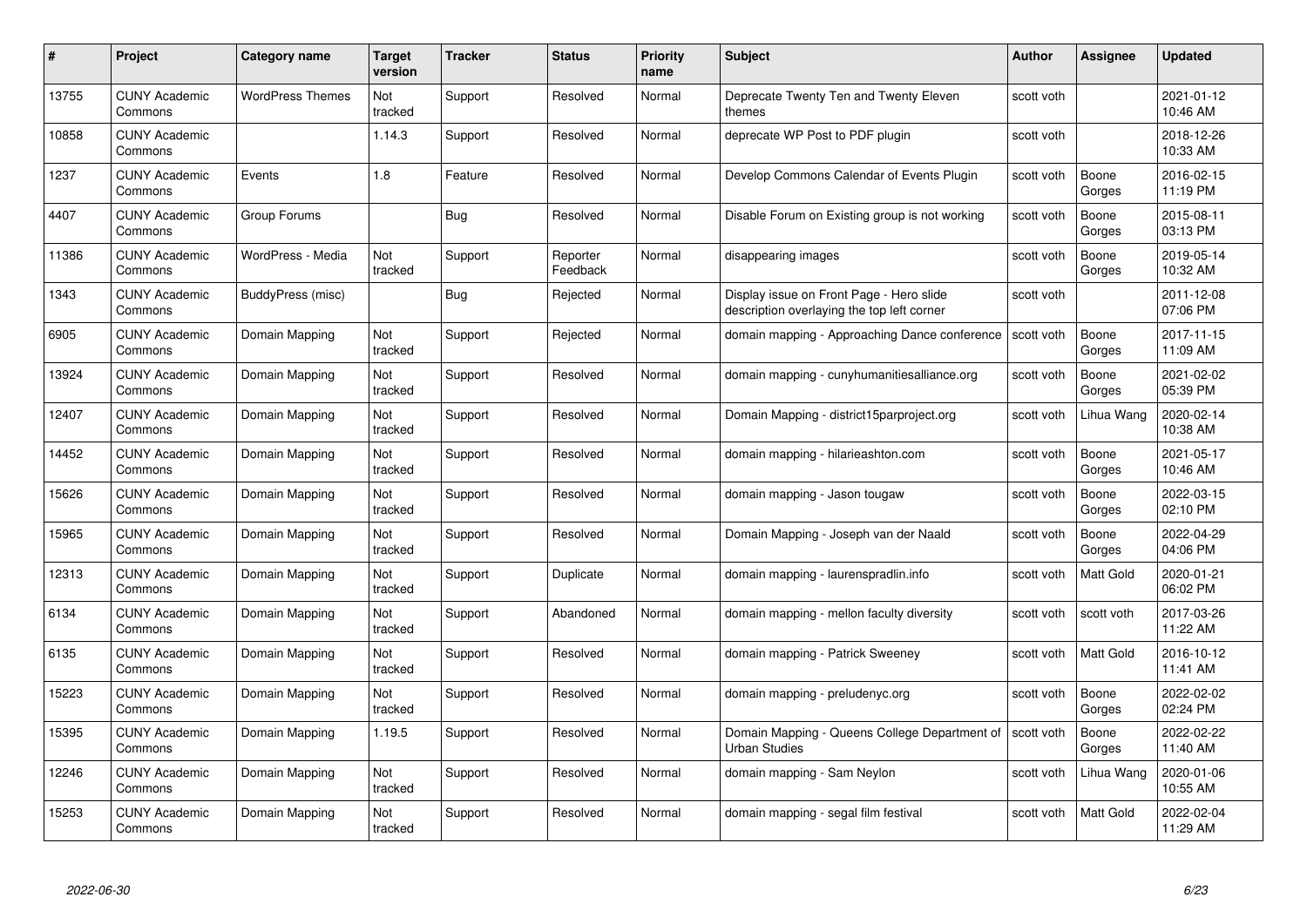| #     | Project                         | Category name  | Target<br>version | <b>Tracker</b> | <b>Status</b> | <b>Priority</b><br>name | <b>Subject</b>                                            | <b>Author</b> | <b>Assignee</b>  | <b>Updated</b>         |
|-------|---------------------------------|----------------|-------------------|----------------|---------------|-------------------------|-----------------------------------------------------------|---------------|------------------|------------------------|
| 16227 | <b>CUNY Academic</b><br>Commons | Domain Mapping | Not<br>tracked    | Support        | Resolved      | Normal                  | domain mapping - Sruthi Atmakur-Javdekar                  | scott voth    | <b>Matt Gold</b> | 2022-06-15<br>02:34 PM |
| 10860 | <b>CUNY Academic</b><br>Commons | Domain Mapping | Not<br>tracked    | Support        | Resolved      | Normal                  | domain mapping for Leah Feder                             | scott voth    | Matt Gold        | 2019-01-10<br>01:37 PM |
| 13440 | <b>CUNY Academic</b><br>Commons | Domain Mapping | Not<br>tracked    | Support        | Resolved      | Normal                  | Domain mapping for morrisjustice.org                      | scott voth    | Matt Gold        | 2020-10-13<br>02:54 PM |
| 5617  | <b>CUNY Academic</b><br>Commons | Domain Mapping | Not<br>tracked    | Support        | Resolved      | Normal                  | Domain Mapping Issue - Paul Herbert                       | scott voth    | Boone<br>Gorges  | 2016-05-30<br>12:04 PM |
| 13374 | <b>CUNY Academic</b><br>Commons | Domain Mapping |                   | Support        | Resolved      | Normal                  | domain mapping question                                   | scott voth    |                  | 2020-10-01<br>01:10 PM |
| 8624  | <b>CUNY Academic</b><br>Commons | Domain Mapping | Not<br>tracked    | Support        | Resolved      | Normal                  | domain mapping request                                    | scott voth    | Boone<br>Gorges  | 2017-10-05<br>12:50 PM |
| 11629 | <b>CUNY Academic</b><br>Commons | Domain Mapping | Not<br>tracked    | Support        | Resolved      | Normal                  | domain mapping request                                    | scott voth    | Raymond<br>Hoh   | 2019-07-17<br>10:22 AM |
| 5511  | <b>CUNY Academic</b><br>Commons | Domain Mapping | Not<br>tracked    | Support        | Resolved      | Normal                  | Domain Mapping Request - Artem Altman                     | scott voth    | scott voth       | 2016-06-16<br>09:46 PM |
| 6383  | <b>CUNY Academic</b><br>Commons | Domain Mapping | Not<br>tracked    | Support        | Resolved      | Normal                  | Domain Mapping request - Azriel Genack                    | scott voth    | Boone<br>Gorges  | 2016-10-21<br>03:48 PM |
| 3199  | <b>CUNY Academic</b><br>Commons | Domain Mapping |                   | Support        | Resolved      | Normal                  | domain mapping request - bethanyholmstrom.net             | scott voth    | Boone<br>Gorges  | 2014-05-08<br>02:40 PM |
| 5344  | <b>CUNY Academic</b><br>Commons | Domain Mapping | Not<br>tracked    | Support        | Resolved      | Normal                  | Domain Mapping Request - Bijan Kimiagar                   | scott voth    | scott voth       | 2016-03-31<br>10:52 PM |
| 10796 | <b>CUNY Academic</b><br>Commons | Domain Mapping | Not<br>tracked    | Support        | Resolved      | Normal                  | domain mapping request - BMCC OER                         | scott voth    | Matt Gold        | 2018-12-06<br>07:47 PM |
| 3603  | <b>CUNY Academic</b><br>Commons | Domain Mapping | Not<br>tracked    | Support        | Resolved      | Normal                  | Domain Mapping Request - CERG                             | scott voth    | scott voth       | 2014-11-19<br>04:28 PM |
| 4571  | <b>CUNY Academic</b><br>Commons | Domain Mapping | Not<br>tracked    | Support        | Resolved      | Normal                  | Domain Mapping Request - Courtney Drayer                  | scott voth    | Matt Gold        | 2015-09-16<br>05:19 PM |
| 12236 | <b>CUNY Academic</b><br>Commons | Domain Mapping | Not<br>tracked    | Support        | Resolved      | Normal                  | domain mapping request - johnbrenkman.com                 | scott voth    | Matt Gold        | 2019-12-27<br>09:32 AM |
| 9794  | <b>CUNY Academic</b><br>Commons | Domain Mapping | Not<br>tracked    | Support        | Resolved      | Normal                  | domain Mapping request - Joseph Reynolds Van<br>Der Naald | scott voth    | Boone<br>Gorges  | 2018-05-22<br>01:54 PM |
| 11190 | <b>CUNY Academic</b><br>Commons | Domain Mapping |                   | Support        | Resolved      | Normal                  | Domain Mapping Request - Kate Culkin                      | scott voth    | Boone<br>Gorges  | 2019-03-16<br>10:01 AM |
| 3635  | <b>CUNY Academic</b><br>Commons | Domain Mapping | Not<br>tracked    | Support        | Resolved      | Normal                  | Domain Mapping Request - Keith Miyake                     | scott voth    | Matt Gold        | 2014-11-10<br>08:15 PM |
| 10180 | CUNY Academic<br>Commons        | Domain Mapping | 1.13.8            | Support        | Resolved      | Normal                  | domain mapping request - Kelle Cruz                       | scott voth    | <b>Matt Gold</b> | 2018-08-29<br>03:23 PM |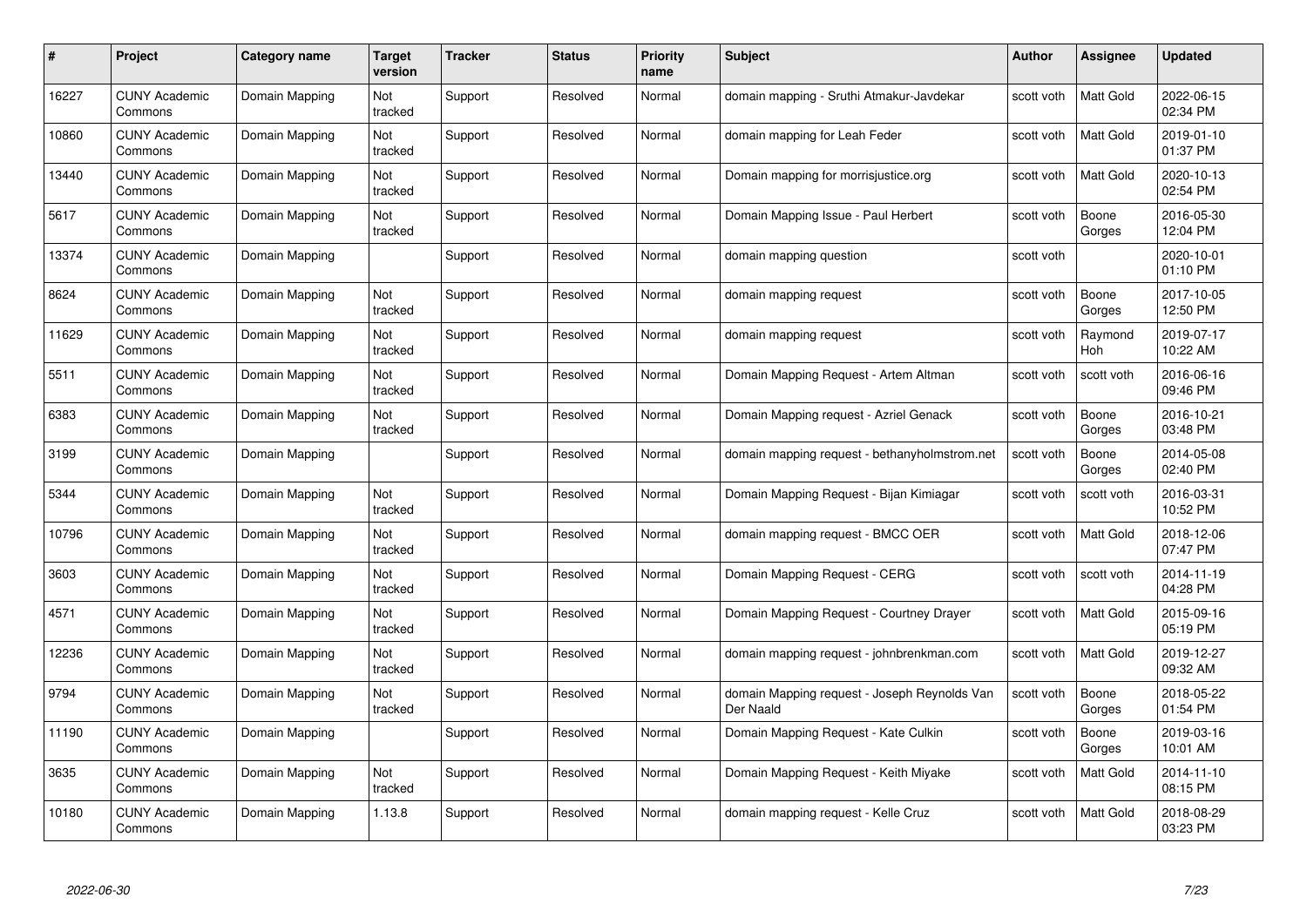| #     | Project                         | Category name      | Target<br>version | <b>Tracker</b> | <b>Status</b>        | <b>Priority</b><br>name | <b>Subject</b>                                  | <b>Author</b> | <b>Assignee</b>       | <b>Updated</b>         |
|-------|---------------------------------|--------------------|-------------------|----------------|----------------------|-------------------------|-------------------------------------------------|---------------|-----------------------|------------------------|
| 12878 | <b>CUNY Academic</b><br>Commons | Domain Mapping     | Not<br>tracked    | Support        | Resolved             | Normal                  | Domain Mapping request - Lidia Hernandez Tapia  | scott voth    | <b>Matt Gold</b>      | 2020-06-05<br>12:58 PM |
| 3182  | <b>CUNY Academic</b><br>Commons | Domain Mapping     | Not<br>tracked    | Support        | Resolved             | Normal                  | domain mapping request - muphyinstituteblog.org | scott voth    | Matt Gold             | 2014-05-01<br>01:12 PM |
| 3269  | <b>CUNY Academic</b><br>Commons | Domain Mapping     | Not<br>tracked    | Support        | Resolved             | Normal                  | Domain mapping request - Natascia Boeri         | scott voth    | Boone<br>Gorges       | 2015-11-30<br>03:17 PM |
| 4902  | <b>CUNY Academic</b><br>Commons | Domain Mapping     | Not<br>tracked    | Support        | Resolved             | Normal                  | domain mapping request - Patrick Sweeney        | scott voth    | Boone<br>Gorges       | 2015-12-07<br>01:32 AM |
| 3082  | <b>CUNY Academic</b><br>Commons | Domain Mapping     | Not<br>tracked    | Support        | Resolved             | Normal                  | Domain Mapping Request - Ruth O'Brien           | scott voth    | Boone<br>Gorges       | 2014-03-05<br>07:16 PM |
| 12924 | <b>CUNY Academic</b><br>Commons | Domain Mapping     | Not<br>tracked    | Support        | Resolved             | Normal                  | Domain Mapping request - Sam Phillips           | scott voth    | Boone<br>Gorges       | 2020-06-12<br>03:29 PM |
| 2878  | <b>CUNY Academic</b><br>Commons | WordPress (misc)   | Not<br>tracked    | Support        | Resolved             | Normal                  | Domain Mapping Request - Sarah Welsh            | scott voth    | Boone<br>Gorges       | 2016-01-26<br>12:39 AM |
| 3753  | <b>CUNY Academic</b><br>Commons | Domain Mapping     | Not<br>tracked    | Support        | Resolved             | High                    | Domain mapping request - Sujatha Fernandes      | scott voth    | Raymond<br>Hoh        | 2015-11-30<br>03:11 PM |
| 4954  | <b>CUNY Academic</b><br>Commons | Domain Mapping     | Not<br>tracked    | Support        | Resolved             | Normal                  | domain mapping request - Talia Schaffer         | scott voth    | Boone<br>Gorges       | 2015-12-07<br>01:24 AM |
| 11493 | <b>CUNY Academic</b><br>Commons | Domain Mapping     | Not<br>tracked    | Support        | Reporter<br>Feedback | Normal                  | Domain Mapping Request - Talia Schaffer         | scott voth    | Matt Gold             | 2019-08-06<br>08:39 AM |
| 13004 | <b>CUNY Academic</b><br>Commons | Domain Mapping     | Not<br>tracked    | Bug            | Resolved             | Normal                  | Domain Mapping request - Wole                   | scott voth    | Matt Gold             | 2020-07-07<br>12:02 PM |
| 3539  | <b>CUNY Academic</b><br>Commons | Domain Mapping     | Not<br>tracked    | Support        | Resolved             | Normal                  | Domain Mapping Request for ACERT                | scott voth    | Boone<br>Gorges       | 2015-11-30<br>03:15 PM |
| 10528 | <b>CUNY Academic</b><br>Commons | Domain Mapping     |                   | Support        | Rejected             | Normal                  | domain Mapping request for Kelly Josephs Baker  | scott voth    |                       | 2018-10-15<br>11:20 AM |
| 11764 | <b>CUNY Academic</b><br>Commons | Domain Mapping     | Not<br>tracked    | Support        | Resolved             | Normal                  | Domain Mapping request for literarybronx.com    | scott voth    | Boone<br>Gorges       | 2019-08-21<br>05:28 PM |
| 3120  | <b>CUNY Academic</b><br>Commons | Domain Mapping     | Not<br>tracked    | Support        | Rejected             | Normal                  | Domain Mapping Request from Paul Julian Smith   | scott voth    | Boone<br>Gorges       | 2016-01-26<br>12:41 AM |
| 11632 | <b>CUNY Academic</b><br>Commons | Domain Mapping     | Not<br>tracked    | Support        | Resolved             | Normal                  | domain mapping request mckinniburg.com          | scott voth    | Raymond<br><b>Hoh</b> | 2019-07-17<br>10:22 AM |
| 5096  | <b>CUNY Academic</b><br>Commons | Domain Mapping     | Not<br>tracked    | Support        | Resolved             | Normal                  | Domain Mapping Request: Lauren Spradlin         | scott voth    | scott voth            | 2020-01-21<br>07:30 PM |
| 12853 | <b>CUNY Academic</b><br>Commons | WordPress - Media  |                   | <b>Bug</b>     | Resolved             | Normal                  | Download All Media throws error                 | scott voth    | Boone<br>Gorges       | 2020-05-29<br>09:26 AM |
| 16170 | CUNY Academic<br>Commons        | Blogs (BuddyPress) | 2.0.1             | <b>Bug</b>     | Resolved             | Normal                  | duplication of campus                           | scott voth    | Boone<br>Gorges       | 2022-06-14<br>11:35 AM |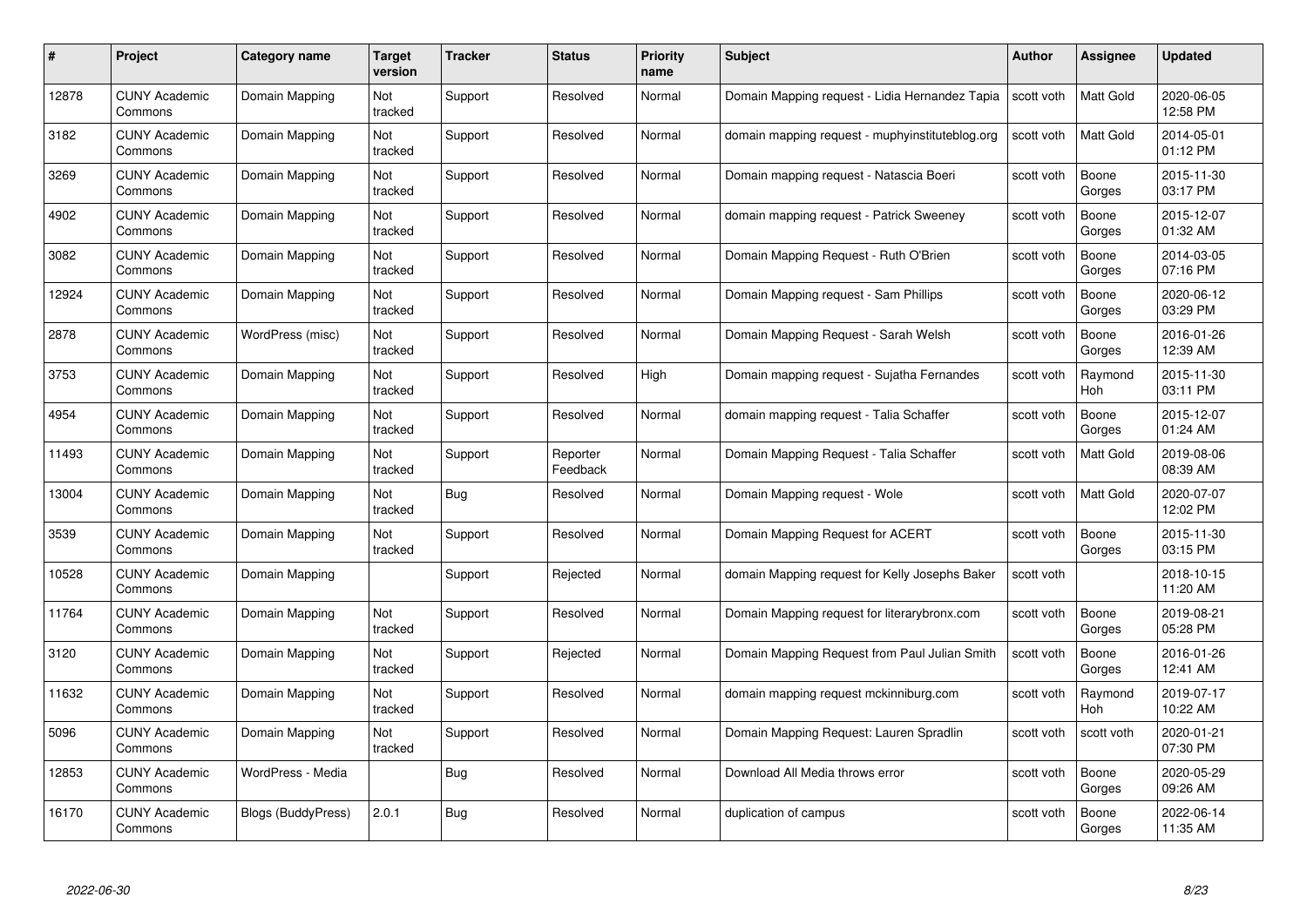| #     | Project                         | Category name              | Target<br>version | <b>Tracker</b> | <b>Status</b> | <b>Priority</b><br>name | <b>Subject</b>                                                          | Author     | Assignee              | <b>Updated</b>         |
|-------|---------------------------------|----------------------------|-------------------|----------------|---------------|-------------------------|-------------------------------------------------------------------------|------------|-----------------------|------------------------|
| 3395  | <b>CUNY Academic</b><br>Commons | <b>Email Notifications</b> | Not<br>tracked    | Bug            | Rejected      | Normal                  | email notification not received                                         | scott voth | Boone<br>Gorges       | 2016-01-26<br>12:05 PM |
| 14817 | <b>CUNY Academic</b><br>Commons | Group Forums               | 1.18.20           | Feature        | Resolved      | Normal                  | Embed a Commons Group forum to a Site page                              | scott voth | Raymond<br><b>Hoh</b> | 2021-10-12<br>11:13 AM |
| 15267 | <b>CUNY Academic</b><br>Commons | Shortcodes and<br>embeds   | 1.19.4            | Feature        | Resolved      | Normal                  | Embed a Microsoft Form                                                  | scott voth | Boone<br>Gorges       | 2022-02-22<br>11:01 AM |
| 12961 | <b>CUNY Academic</b><br>Commons | WordPress (misc)           | 1.16.14           | Support        | Resolved      | Normal                  | Embed Loom.com resources                                                | scott voth | Boone<br>Gorges       | 2020-06-22<br>01:07 PM |
| 15687 | <b>CUNY Academic</b><br>Commons | WordPress - Media          | 1.19.7            | Feature        | Resolved      | Normal                  | <b>Embed Microsoft Sway Content</b>                                     | scott voth | Boone<br>Gorges       | 2022-04-12<br>11:31 AM |
| 6542  | <b>CUNY Academic</b><br>Commons | Group Forums               | 1.10              | <b>Bug</b>     | Resolved      | Normal                  | Embedded image's caption is not rendering -<br>Commons 1.10 testing     | scott voth | Raymond<br>Hoh        | 2016-11-01<br>10:59 AM |
| 516   | <b>CUNY Academic</b><br>Commons | BuddyPress (misc)          | 1.2               | Feature        | Rejected      | Low                     | Embedding video on new BP "wiki-like" plugin                            | scott voth | Boone<br>Gorges       | 2011-02-11<br>05:48 PM |
| 11860 | <b>CUNY Academic</b><br>Commons | Registration               | Future<br>release | Feature        | <b>New</b>    | Normal                  | Ensure Students Are Aware They Can Use<br>Aliases At Registration       | scott voth |                       | 2019-09-24<br>08:46 AM |
| 5032  | <b>CUNY Academic</b><br>Commons | Server                     |                   | Support        | Resolved      | Normal                  | Error establishing a database connection                                | scott voth |                       | 2015-12-14<br>08:46 PM |
| 1222  | <b>CUNY Academic</b><br>Commons | WordPress (misc)           | 1.5               | Feature        | Resolved      | Normal                  | Evaluate Premium Themes for "The Commons<br>Classified"                 | scott voth | Boone<br>Gorges       | 2011-11-29<br>10:23 AM |
| 6539  | <b>CUNY Academic</b><br>Commons | Events                     | 1.10              | <b>Bug</b>     | Resolved      | Normal                  | Event Room numbers don't seem to be persisted<br>Commons 1.10 testing   | scott voth | Boone<br>Gorges       | 2016-10-31<br>04:23 PM |
| 4438  | <b>CUNY Academic</b><br>Commons | Events                     | Future<br>release | <b>Bug</b>     | Assigned      | Normal                  | Events Calendar - Export Recurring Events                               | scott voth | Daniel Jones          | 2016-05-23<br>04:25 PM |
| 13716 | <b>CUNY Academic</b><br>Commons | <b>WordPress Plugins</b>   |                   | Support        | Resolved      | Normal                  | Events sidebar issue with segalcenter.org                               | scott voth |                       | 2020-12-21<br>10:55 AM |
| 11298 | <b>CUNY Academic</b><br>Commons | Courses                    | 1.16              | Feature        | Resolved      | Normal                  | Explore Ways to Make the "Courses" tab More<br>Interesting              | scott voth | Boone<br>Gorges       | 2019-12-04<br>10:51 AM |
| 2779  | <b>CUNY Academic</b><br>Commons | BuddyPress (misc)          | 1.5.3             | Bug            | Resolved      | Normal                  | Firefox Issue on Portfolio page when scrolling<br>down                  | scott voth | Boone<br>Gorges       | 2013-09-19<br>01:52 PM |
| 11500 | <b>CUNY Academic</b><br>Commons | Onboarding                 | 1.15.4            | Support        | Resolved      | Normal                  | Fix Outdated content and links on intro page                            | scott voth | Raymond<br>Hoh        | 2019-06-25<br>04:22 PM |
| 8475  | <b>CUNY Academic</b><br>Commons | <b>WordPress Themes</b>    | 1.11.9            | Support        | Resolved      | Normal                  | fix typo in child theme                                                 | scott voth | Boone<br>Gorges       | 2017-08-08<br>04:31 PM |
| 4841  | <b>CUNY Academic</b><br>Commons | Design                     | Future<br>release | <b>Bug</b>     | Rejected      | Normal                  | Font style on "Friends" Page seems different                            | scott voth | Boone<br>Gorges       | 2015-11-03<br>07:40 AM |
| 2484  | <b>CUNY Academic</b><br>Commons | commonsinabox.org          |                   | <b>Bug</b>     | Resolved      | Normal                  | Forum posts are vanishing - can only view last few<br>on Help & Support | scott voth | Boone<br>Gorges       | 2013-03-01<br>11:19 AM |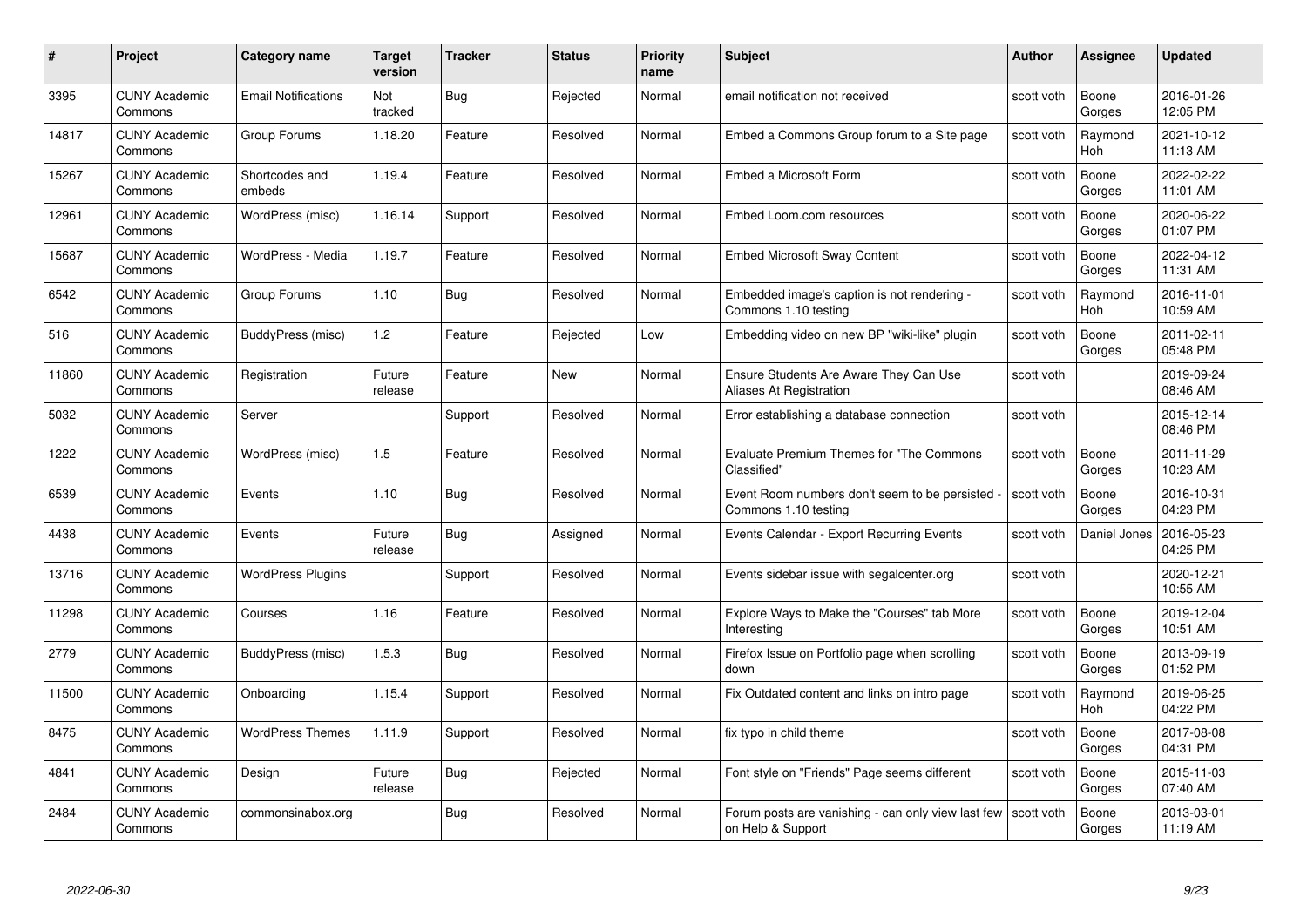| #     | Project                         | <b>Category name</b>           | <b>Target</b><br>version | <b>Tracker</b> | <b>Status</b> | <b>Priority</b><br>name | <b>Subject</b>                                                            | <b>Author</b> | <b>Assignee</b>    | <b>Updated</b>         |
|-------|---------------------------------|--------------------------------|--------------------------|----------------|---------------|-------------------------|---------------------------------------------------------------------------|---------------|--------------------|------------------------|
| 7894  | <b>CUNY Academic</b><br>Commons | Group Forums                   |                          | Bug            | Duplicate     | Normal                  | Forum topics not showing former content                                   | scott voth    | Boone<br>Gorges    | 2017-04-02<br>06:30 PM |
| 6515  | <b>CUNY Academic</b><br>Commons | Homepage Slides                |                          | Bug            | Resolved      | Normal                  | Gallery Posts (i.e. Hero slides) are Not Working                          | scott voth    | scott voth         | 2019-09-23<br>03:01 PM |
| 536   | <b>CUNY Academic</b><br>Commons | WordPress (misc)               | Not<br>tracked           | Feature        | Resolved      | Low                     | Generate statistics on themes used by Commons<br>bloggers                 | scott voth    | <b>Matt Gold</b>   | 2011-02-20<br>12:44 PM |
| 11591 | <b>CUNY Academic</b><br>Commons | Internal Tools and<br>Workflow | Not<br>tracked           | Support        | Resolved      | Normal                  | Get Licence for Camtasia                                                  | scott voth    | Matt Gold          | 2019-07-16<br>11:27 AM |
| 3424  | <b>CUNY Academic</b><br>Commons | WordPress (misc)               | Not<br>tracked           | Support        | Resolved      | Urgent                  | Getting "Error establishing a database connection"                        | scott voth    | <b>Matt Gold</b>   | 2016-01-26<br>12:06 PM |
| 13511 | <b>CUNY Academic</b><br>Commons | Analytics                      | 1.17.7                   | Support        | Resolved      | Normal                  | Google Analytics 4 tagging                                                | scott voth    | Boone<br>Gorges    | 2020-11-10<br>10:31 AM |
| 3478  | <b>CUNY Academic</b><br>Commons | Domain Mapping                 | 1.7.2                    | Feature        | Resolved      | Normal                  | Google Analytics and Mapped Domains                                       | scott voth    | scott voth         | 2014-11-02<br>09:43 AM |
| 13502 | <b>CUNY Academic</b><br>Commons | Analytics                      | 1.17.7                   | Support        | Resolved      | Normal                  | <b>Google Analytics Questions</b>                                         | scott voth    | Boone<br>Gorges    | 2020-11-10<br>10:31 AM |
| 371   | <b>CUNY Academic</b><br>Commons | WordPress (misc)               | 1.1                      | Feature        | Resolved      | Normal                  | Google Maps Embed - WordPress Plug-in<br>Request                          | scott voth    |                    | 2010-11-16<br>05:17 PM |
| 11754 | <b>CUNY Academic</b><br>Commons | Group Files                    | Not<br>tracked           | Support        | Resolved      | Normal                  | Group file folder delete                                                  | scott voth    | Boone<br>Gorges    | 2019-08-15<br>05:10 PM |
| 4455  | <b>CUNY Academic</b><br>Commons | <b>Group Files</b>             | 1.8.8                    | <b>Bug</b>     | Resolved      | High                    | Group Files Download to zip Not working                                   | scott voth    | Boone<br>Gorges    | 2015-08-19<br>09:58 AM |
| 13410 | <b>CUNY Academic</b><br>Commons | Group Library                  | 1.17.5                   | Support        | Resolved      | Normal                  | Group Library Add item with special characters in<br>title                | scott voth    | Boone<br>Gorges    | 2020-10-01<br>12:40 PM |
| 13933 | <b>CUNY Academic</b><br>Commons | Group Library                  | 1.18.4                   | <b>Bug</b>     | Resolved      | Normal                  | Group Library Paging Issue                                                | scott voth    | Boone<br>Gorges    | 2021-02-09<br>11:05 AM |
| 7955  | <b>CUNY Academic</b><br>Commons | <b>User Experience</b>         |                          | Design/UX      | Rejected      | Normal                  | Groups and Sites tabs                                                     | scott voth    | <b>Chris Stein</b> | 2017-10-11<br>11:31 AM |
| 8876  | <b>CUNY Academic</b><br>Commons | cuny.is                        | 1.12.1                   | <b>Bug</b>     | Resolved      | Normal                  | Groups cannot select cuny is URL that matches<br>their group slug exactly | scott voth    | Boone<br>Gorges    | 2017-11-01<br>03:06 PM |
| 1848  | <b>CUNY Academic</b><br>Commons | WordPress (misc)               | 1.3.13                   | <b>Bug</b>     | Resolved      | Normal                  | Having Issues with Saving Menu Changes on the<br><b>Commons Codex</b>     | scott voth    | Boone<br>Gorges    | 2012-04-26<br>07:48 PM |
| 2946  | <b>CUNY Academic</b><br>Commons | WordPress (misc)               |                          | Support        | Resolved      | Normal                  | Help Delete WP site with broken link                                      | scott voth    |                    | 2014-02-08<br>09:53 AM |
| 11394 | <b>CUNY Academic</b><br>Commons |                                |                          | Design/UX      | Rejected      | Normal                  | Help Hyperlink and Help homepage                                          | scott voth    |                    | 2019-05-17<br>03:45 PM |
| 4047  | CUNY Academic<br>Commons        | <b>WordPress Themes</b>        | Not<br>tracked           | Support        | Resolved      | Normal                  | Help James Samuel with Theme after it was<br>updated                      | scott voth    |                    | 2015-07-21<br>06:12 PM |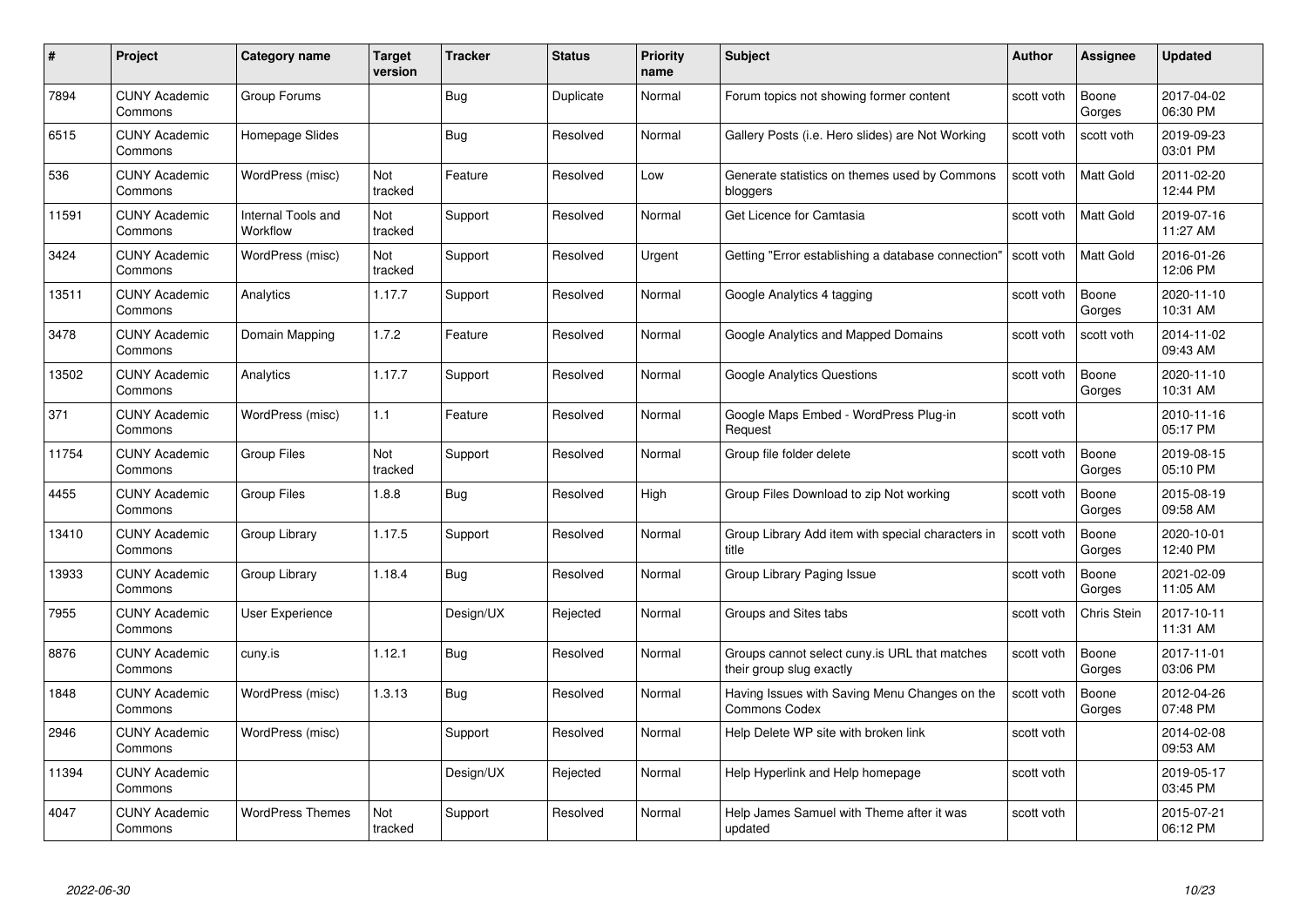| #     | Project                         | <b>Category name</b>       | Target<br>version | <b>Tracker</b> | <b>Status</b> | <b>Priority</b><br>name | <b>Subject</b>                                                        | <b>Author</b> | <b>Assignee</b>       | <b>Updated</b>         |
|-------|---------------------------------|----------------------------|-------------------|----------------|---------------|-------------------------|-----------------------------------------------------------------------|---------------|-----------------------|------------------------|
| 1379  | <b>CUNY Academic</b><br>Commons | Wiki                       | $1.3$             | Bug            | Resolved      | Normal                  | Help Link in the Admin Bar points to old Help<br>Page                 | scott voth    | Boone<br>Gorges       | 2011-12-09<br>09:08 AM |
| 12386 | <b>CUNY Academic</b><br>Commons | <b>WordPress Plugins</b>   | 1.16.5            | Bug            | Resolved      | Normal                  | Help site throwing error when publishing pages                        | scott voth    | Boone<br>Gorges       | 2020-02-11<br>10:43 AM |
| 11974 | <b>CUNY Academic</b><br>Commons | Documentation              |                   | Feature        | Resolved      | Normal                  | Help tracking down documentation on JetPack                           | scott voth    | scott voth            | 2019-10-12<br>01:08 PM |
| 8859  | <b>CUNY Academic</b><br>Commons |                            | Not<br>tracked    | Support        | Resolved      | Normal                  | <b>Hero Slide Permissions</b>                                         | scott voth    |                       | 2017-10-26<br>09:59 AM |
| 8153  | <b>CUNY Academic</b><br>Commons | Homepage Slides            |                   | Bug            | Resolved      | Normal                  | Hero Slide Permissions                                                | scott voth    | Boone<br>Gorges       | 2017-05-17<br>08:29 PM |
| 2347  | <b>CUNY Academic</b><br>Commons | WordPress (misc)           | Not<br>tracked    | Bug            | Resolved      | High                    | higheredexecutivecertificate.commons.gc.cuny.ed<br>u/                 | scott voth    | Boone<br>Gorges       | 2014-05-01<br>08:00 PM |
| 15808 | <b>CUNY Academic</b><br>Commons | Home Page                  | 1.19.7            | <b>Bug</b>     | Resolved      | Normal                  | Home Page "About" Dropdown                                            | scott voth    | Sara<br>Cannon        | 2022-04-12<br>11:31 AM |
| 11506 | <b>CUNY Academic</b><br>Commons | Homepage Slides            | 1.15.5            | Bug            | Resolved      | Normal                  | Home Page Slideshow - blank slide                                     | scott voth    | Raymond<br>Hoh        | 2019-07-09<br>02:33 PM |
| 6536  | <b>CUNY Academic</b><br>Commons | <b>Email Notifications</b> | 1.10              | Bug            | Resolved      | Normal                  | HTML not rendering (Sunday, 12:30 - 1:15PM) -<br>Commons 1.10 Testing | scott voth    | Raymond<br><b>Hoh</b> | 2016-11-07<br>10:49 AM |
| 7738  | <b>CUNY Academic</b><br>Commons | <b>WordPress Plugins</b>   | 1.10.12           | Feature        | Resolved      | Normal                  | Image Attribution Tagger                                              | scott voth    |                       | 2017-03-02<br>02:22 PM |
| 517   | <b>CUNY Academic</b><br>Commons | BuddyPress (misc)          | 1.3               | Feature        | Resolved      | Normal                  | Image handling for new BP "wiki-like" plugin                          | scott voth    | Boone<br>Gorges       | 2011-06-20<br>11:33 AM |
| 1947  | <b>CUNY Academic</b><br>Commons | WordPress (misc)           | 1.3.15            | Bug            | Rejected      | Normal                  | Inline Google Docs - SSL required                                     | scott voth    | Boone<br>Gorges       | 2012-06-25<br>09:12 AM |
| 1396  | <b>CUNY Academic</b><br>Commons | WordPress (misc)           | 1.3.13            | <b>Bug</b>     | Resolved      | Normal                  | InLine Google Docs Plugin Not Working                                 | scott voth    | Boone<br>Gorges       | 2012-05-22<br>11:36 AM |
| 273   | <b>CUNY Academic</b><br>Commons | Wiki                       |                   | Feature        | Deferred      | Normal                  | Install Collection extension for MW                                   | scott voth    |                       | 2015-04-01<br>09:26 PM |
| 2209  | CUNY Academic<br>Commons        | WordPress (misc)           |                   | Feature        | Resolved      | Normal                  | Install Q & A Plugin on Commonsinabox.org                             | scott voth    | Boone<br>Gorges       | 2012-10-21<br>10:53 AM |
| 8325  | <b>CUNY Academic</b><br>Commons | Server                     | Not<br>tracked    | Support        | Resolved      | Normal                  | intermittent server issues                                            | scott voth    | Boone<br>Gorges       | 2017-07-01<br>10:57 AM |
| 1208  | <b>CUNY Academic</b><br>Commons | BuddyPress (misc)          | Not<br>tracked    | Feature        | Rejected      | Normal                  | Investigate Mobile Inheritance from BuddyPress<br>Default Theme       | scott voth    | scott voth            | 2016-01-26<br>10:57 AM |
| 3500  | <b>CUNY Academic</b><br>Commons | WordPress (misc)           |                   | Support        | Rejected      | Normal                  | Invitation to Join Site Unsuccessful?                                 | scott voth    | Boone<br>Gorges       | 2014-09-28<br>01:28 PM |
| 16143 | CUNY Academic<br>Commons        |                            | 1.19.10           | Bug            | Resolved      | Normal                  | Is Commons site down?                                                 | scott voth    |                       | 2022-05-24<br>11:17 AM |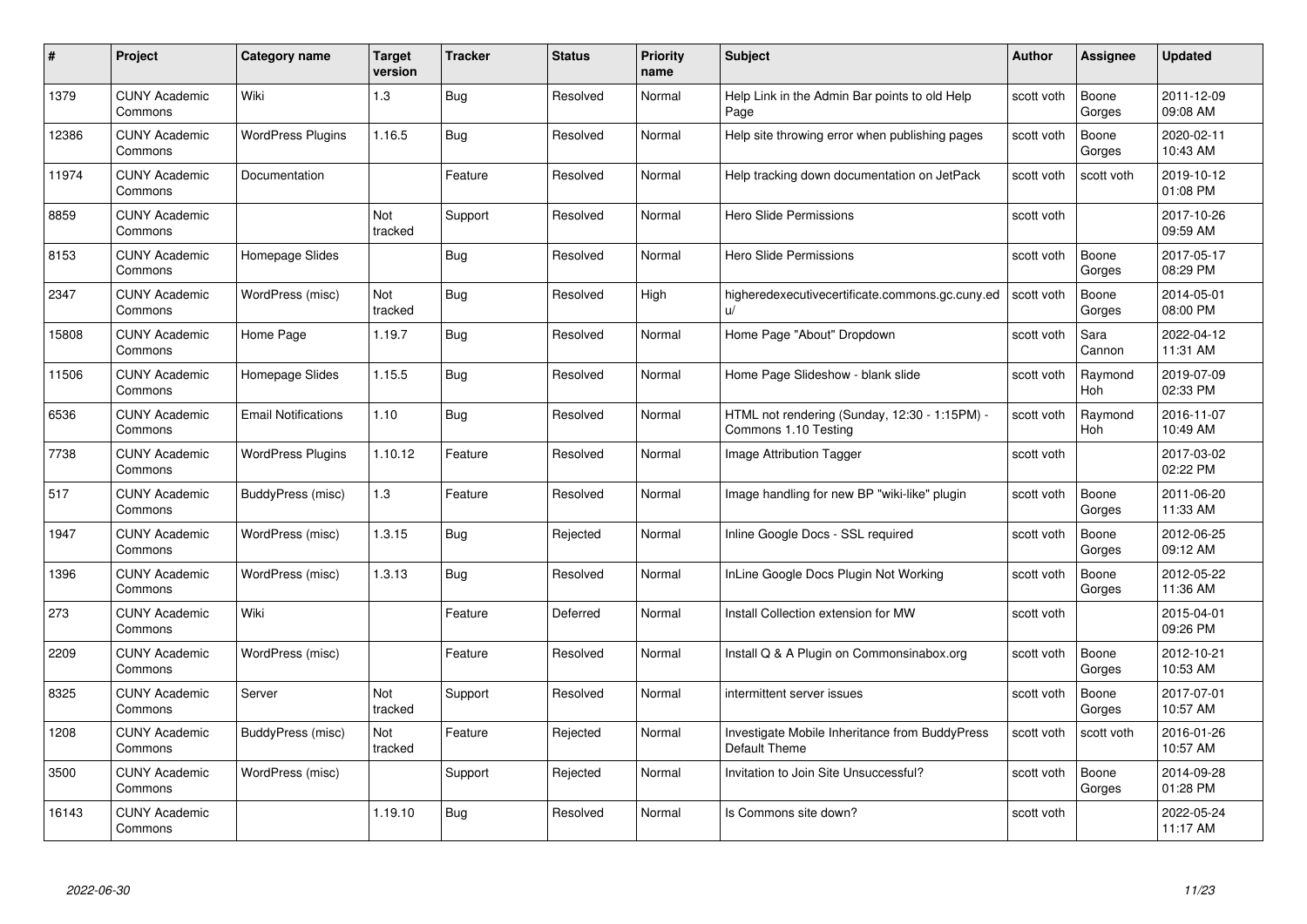| #     | Project                         | <b>Category name</b>     | Target<br>version | <b>Tracker</b> | <b>Status</b> | <b>Priority</b><br>name | <b>Subject</b>                                                                | <b>Author</b> | <b>Assignee</b>  | <b>Updated</b>         |
|-------|---------------------------------|--------------------------|-------------------|----------------|---------------|-------------------------|-------------------------------------------------------------------------------|---------------|------------------|------------------------|
| 569   | <b>CUNY Academic</b><br>Commons | WordPress (misc)         | 1.1.10            | Bug            | Resolved      | Normal                  | Issue found switching between Green Park, Woo<br>Canvas Theme, and back again | scott voth    | Boone<br>Gorges  | 2011-02-08<br>05:35 PM |
| 4143  | <b>CUNY Academic</b><br>Commons | <b>WordPress Themes</b>  | Not<br>tracked    | Bug            | Resolved      | Normal                  | Issues after Canvas Update - Help & Support /<br>Codex                        | scott voth    | Daniel Jones     | 2015-08-10<br>02:44 PM |
| 14847 | <b>CUNY Academic</b><br>Commons | <b>WordPress Plugins</b> |                   | Support        | Resolved      | Normal                  | JetPack Issue displaying simple images                                        | scott voth    |                  | 2021-10-10<br>12:40 PM |
| 13409 | <b>CUNY Academic</b><br>Commons | <b>WordPress Plugins</b> | Not<br>tracked    | Support        | Resolved      | Normal                  | Jetpack Warnings                                                              | scott voth    | Raymond<br>Hoh   | 2020-10-13<br>10:47 AM |
| 1797  | <b>CUNY Academic</b><br>Commons | WordPress (misc)         | 1.3.10.1          | Bug            | Resolved      | Urgent                  | JITP link doesn't seem to be working - "page not<br>redirecting properly"     | scott voth    | Boone<br>Gorges  | 2012-03-30<br>08:38 AM |
| 12962 | <b>CUNY Academic</b><br>Commons | WordPress (misc)         | 1.16.14           | Support        | Resolved      | Normal                  | knowmia embed                                                                 | scott voth    | Boone<br>Gorges  | 2020-06-23<br>02:56 PM |
| 754   | <b>CUNY Academic</b><br>Commons | BuddyPress (misc)        | $1.3$             | Bug            | Resolved      | Normal                  | LaTex parsing on email notifications                                          | scott voth    | Boone<br>Gorges  | 2011-09-14<br>01:28 AM |
| 12955 | <b>CUNY Academic</b><br>Commons | WordPress (misc)         | 1.16.14           | Support        | Resolved      | Normal                  | Leaflet JS maps                                                               | scott voth    | Boone<br>Gorges  | 2020-06-23<br>10:53 AM |
| 3531  | <b>CUNY Academic</b><br>Commons | Home Page                | 1.7               | Feature        | Resolved      | Normal                  | Let Users Hover over Hero Slides to Stop<br>Animation                         | scott voth    | Daniel Jones     | 2014-10-13<br>05:43 PM |
| 3604  | <b>CUNY Academic</b><br>Commons | cuny.is                  |                   | Support        | Resolved      | Normal                  | LLJournal CUNY.IS request                                                     | scott voth    | Sarah<br>Morgano | 2014-10-26<br>05:47 PM |
| 15788 | CUNY Academic<br>Commons        | Home Page                | 1.19.7            | <b>Bug</b>     | Resolved      | Normal                  | long site titles on home page                                                 | scott voth    | Boone<br>Gorges  | 2022-04-12<br>11:31 AM |
| 3081  | <b>CUNY Academic</b><br>Commons | Home Page                |                   | Support        | Resolved      | Normal                  | Lost Access to Create Hero Slides                                             | scott voth    |                  | 2014-02-27<br>08:06 PM |
| 3556  | <b>CUNY Academic</b><br>Commons | Home Page                |                   | Bug            | Resolved      | High                    | Lost Access to Create Hero Slides                                             | scott voth    |                  | 2014-10-15<br>08:38 PM |
| 1932  | <b>CUNY Academic</b><br>Commons | WordPress (misc)         | Not<br>tracked    | <b>Bug</b>     | Resolved      | Normal                  | Lost access to Create Hero Slides                                             | scott voth    | Boone<br>Gorges  | 2012-06-12<br>08:34 AM |
| 2392  | <b>CUNY Academic</b><br>Commons | WordPress (misc)         | Not<br>tracked    | Bug            | Resolved      | Normal                  | Lost Access to Create Hero Slides                                             | scott voth    | Boone<br>Gorges  | 2013-02-04<br>10:25 AM |
| 2511  | <b>CUNY Academic</b><br>Commons | WordPress (misc)         |                   | Bug            | Resolved      | Normal                  | Lost Access to Create Hero Slides                                             | scott voth    | Boone<br>Gorges  | 2013-03-11<br>10:24 AM |
| 3015  | <b>CUNY Academic</b><br>Commons |                          | Not<br>tracked    | <b>Bug</b>     | Resolved      | Normal                  | Lost Access to Create Hero Slides                                             | scott voth    | Boone<br>Gorges  | 2014-02-04<br>07:58 PM |
| 3335  | <b>CUNY Academic</b><br>Commons | Home Page                | Not<br>tracked    | Support        | Resolved      | Normal                  | Lost Access to Create Hero Slides                                             | scott voth    | Boone<br>Gorges  | 2014-07-22<br>10:07 PM |
| 3728  | CUNY Academic<br>Commons        | Homepage Slides          | Not<br>tracked    | Support        | Resolved      | Normal                  | Lost Access to Create Hero Slides                                             | scott voth    | Boone<br>Gorges  | 2014-12-28<br>02:18 PM |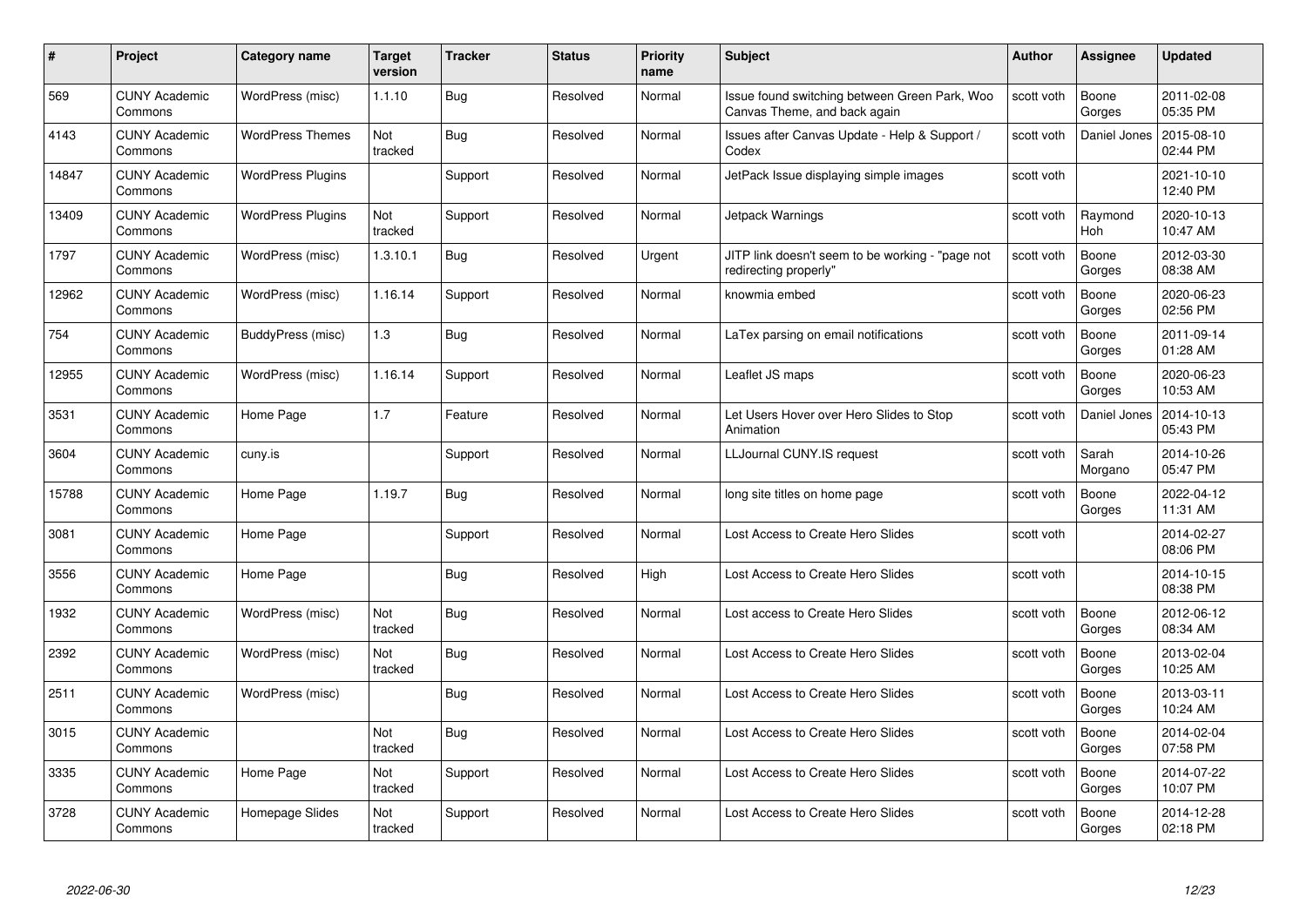| #     | Project                         | <b>Category name</b>              | Target<br>version | <b>Tracker</b> | <b>Status</b> | <b>Priority</b><br>name | <b>Subject</b>                                                                   | Author     | <b>Assignee</b> | <b>Updated</b>         |
|-------|---------------------------------|-----------------------------------|-------------------|----------------|---------------|-------------------------|----------------------------------------------------------------------------------|------------|-----------------|------------------------|
| 3957  | <b>CUNY Academic</b><br>Commons | <b>WordPress</b><br>(Permissions) |                   | Support        | Resolved      | Normal                  | Lost Access to Create Hero Slides                                                | scott voth | Boone<br>Gorges | 2015-03-30<br>08:57 PM |
| 5189  | <b>CUNY Academic</b><br>Commons | Homepage Slides                   | Not<br>tracked    | Support        | Resolved      | Normal                  | Lost Access to Create Hero Slides                                                | scott voth | Boone<br>Gorges | 2016-02-01<br>10:45 AM |
| 4365  | <b>CUNY Academic</b><br>Commons | Homepage Slides                   | Not<br>tracked    | Support        | Resolved      | Normal                  | Lost Access to Create Hero Slides                                                | scott voth | scott voth      | 2016-03-09<br>06:18 PM |
| 4842  | <b>CUNY Academic</b><br>Commons | Homepage Slides                   |                   | Support        | Resolved      | Normal                  | Lost Access to Create Hero Slides                                                | scott voth | scott voth      | 2015-10-31<br>03:17 PM |
| 9837  | <b>CUNY Academic</b><br>Commons | Homepage Slides                   | Not<br>tracked    | Support        | Resolved      | Normal                  | Lost access to create hero slides                                                | scott voth | scott voth      | 2018-05-25<br>10:57 AM |
| 5583  | <b>CUNY Academic</b><br>Commons |                                   | Not<br>tracked    | Support        | Resolved      | Normal                  | Lost access to create hero slides - please<br>reinstate                          | scott voth | Boone<br>Gorges | 2016-05-23<br>12:11 AM |
| 5830  | <b>CUNY Academic</b><br>Commons | <b>WordPress</b><br>(Permissions) | Not<br>tracked    | Bug            | Resolved      | Normal                  | Lost access to create hero slides - please<br>reinstate                          | scott voth | Boone<br>Gorges | 2016-07-25<br>10:01 AM |
| 2966  | <b>CUNY Academic</b><br>Commons | WordPress (misc)                  |                   | Support        | Resolved      | Normal                  | Lost Access to Create/Deactivate Hero Slides                                     | scott voth | Boone<br>Gorges | 2014-01-20<br>05:06 PM |
| 2518  | <b>CUNY Academic</b><br>Commons | commonsinabox.org                 | Not<br>tracked    | Bug            | Resolved      | Normal                  | Lost Access to Upload image files on<br>CommonsinaBox.org                        | scott voth | Boone<br>Gorges | 2013-03-20<br>01:57 PM |
| 12842 | <b>CUNY Academic</b><br>Commons | Homepage Slides                   | Not<br>tracked    | Support        | Resolved      | Normal                  | Lost Permissions to add Hero Slides                                              | scott voth | scott voth      | 2020-05-21<br>01:11 PM |
| 6512  | <b>CUNY Academic</b><br>Commons | Homepage Slides                   | Not<br>tracked    | Support        | Resolved      | Normal                  | Lost permissions to Create Hero slides                                           | scott voth | scott voth      | 2016-10-27<br>11:00 PM |
| 8589  | <b>CUNY Academic</b><br>Commons | Homepage Slides                   | Not<br>tracked    | Support        | Resolved      | Normal                  | lost privileges to create hero slide                                             | scott voth | scott voth      | 2017-08-28<br>03:16 PM |
| 438   | <b>CUNY Academic</b><br>Commons | Wiki                              | Not<br>tracked    | <b>Bug</b>     | Resolved      | High                    | lost write privileges on wiki image folder                                       | scott voth | Boone<br>Gorges | 2010-12-07<br>10:26 AM |
| 5295  | <b>CUNY Academic</b><br>Commons | Server                            | Not<br>tracked    | <b>Bug</b>     | Resolved      | Normal                  | Lousy Response Time and sporadic timeouts                                        | scott voth |                 | 2016-03-15<br>10:03 AM |
| 11531 | <b>CUNY Academic</b><br>Commons | Events                            | Future<br>release | Feature        | New           | Normal                  | Main Events calendar should include non-public<br>events that user has access to | scott voth | Boone<br>Gorges | 2019-06-11<br>10:00 AM |
| 11745 | <b>CUNY Academic</b><br>Commons | <b>WordPress Themes</b>           | Not<br>tracked    | Support        | Resolved      | Normal                  | Make ColorMag theme available for literary bronx<br>site                         | scott voth |                 | 2019-08-14<br>03:36 PM |
| 6111  | <b>CUNY Academic</b><br>Commons | Registration                      |                   | Support        | Resolved      | Normal                  | Manually Activate Member Account - Sunjum<br>Hussain                             | scott voth |                 | 2016-10-11<br>08:21 PM |
| 1746  | <b>CUNY Academic</b><br>Commons | WordPress (misc)                  | 1.3.10            | Feature        | Resolved      | Normal                  | Max Number of Items in a Tag Cloud                                               | scott voth | Boone<br>Gorges | 2012-03-29<br>10:09 AM |
| 448   | <b>CUNY Academic</b><br>Commons | WordPress (misc)                  | 1.1.4             | <b>Bug</b>     | Resolved      | Normal                  | Media Element HTML5 Player Plugin                                                | scott voth | Boone<br>Gorges | 2010-12-18<br>11:16 AM |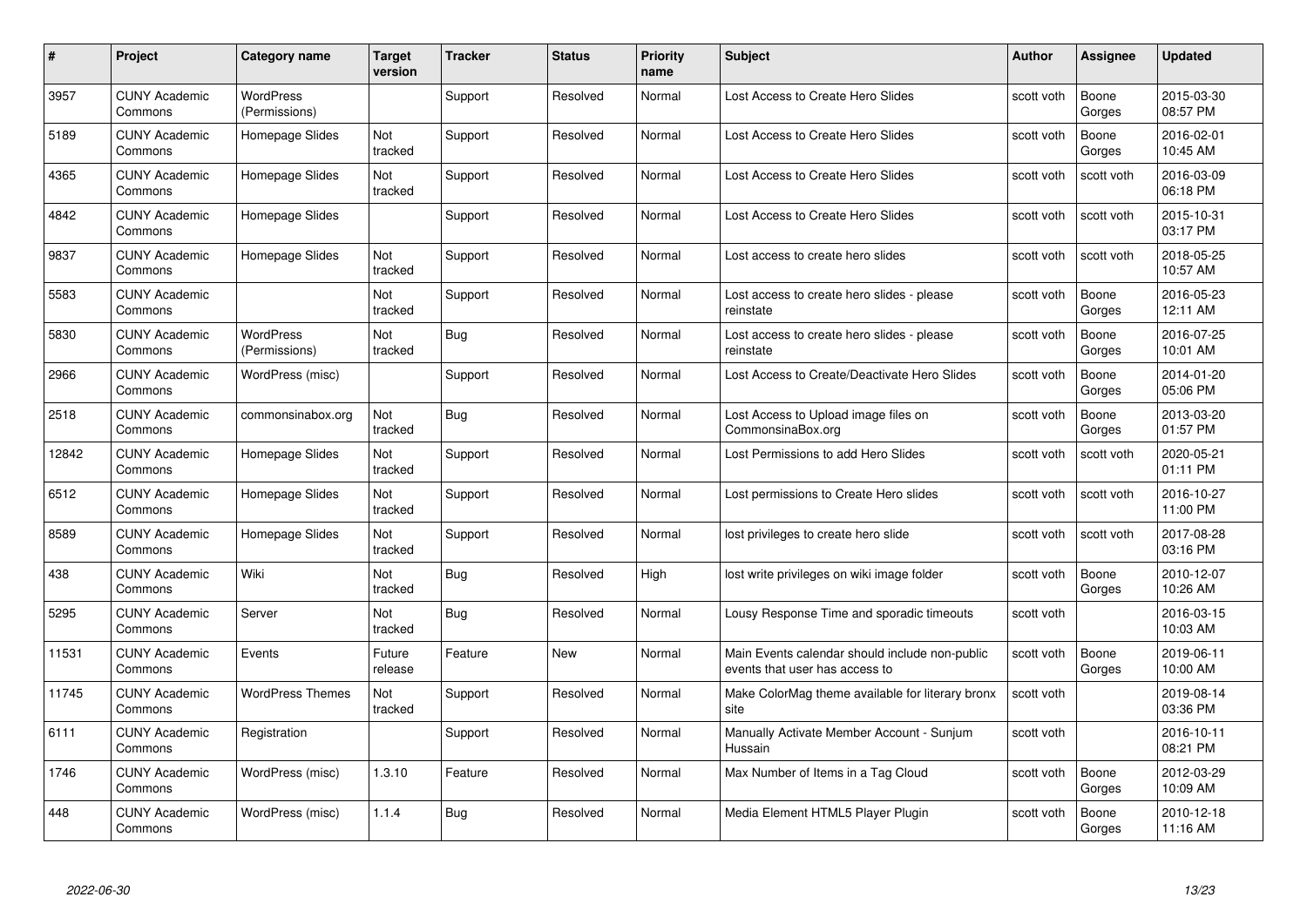| #     | Project                         | <b>Category name</b>     | Target<br>version | <b>Tracker</b> | <b>Status</b> | <b>Priority</b><br>name | <b>Subject</b>                                                                       | <b>Author</b> | <b>Assignee</b>  | <b>Updated</b>         |
|-------|---------------------------------|--------------------------|-------------------|----------------|---------------|-------------------------|--------------------------------------------------------------------------------------|---------------|------------------|------------------------|
| 2056  | <b>CUNY Academic</b><br>Commons | Wiki                     |                   | Bug            | Rejected      | Normal                  | MediaWiki - Embedding Video Functionality<br>Seems Broken                            | scott voth    | Boone<br>Gorges  | 2016-05-31<br>12:16 PM |
| 3935  | <b>CUNY Academic</b><br>Commons | WordPress (misc)         |                   | Bug            | Duplicate     | Normal                  | Member consistently gets blank page.php when<br>saving posts                         | scott voth    | Boone<br>Gorges  | 2015-03-21<br>12:00 PM |
| 8602  | <b>CUNY Academic</b><br>Commons | WordPress - Media        |                   | Support        | Duplicate     | Normal                  | Member not able to access Media tab on site                                          | scott voth    | Boone<br>Gorges  | 2017-08-29<br>11:54 AM |
| 13493 | <b>CUNY Academic</b><br>Commons | Public Portfolio         | 1.17.6            | Bug            | Resolved      | Normal                  | Member Profiles - Free Entry Widget Displays<br>URL encoded text                     | scott voth    | Boone<br>Gorges  | 2020-10-27<br>11:00 AM |
| 6181  | <b>CUNY Academic</b><br>Commons | Membership               |                   | Support        | Resolved      | Normal                  | Membership Request - Hunter Alum                                                     | scott voth    | <b>Matt Gold</b> | 2016-10-10<br>06:43 PM |
| 2633  | <b>CUNY Academic</b><br>Commons | commonsinabox.org        | Not<br>tracked    | Bug            | Resolved      | Normal                  | Mentions in CBOX.org                                                                 | scott voth    | Boone<br>Gorges  | 2014-05-01<br>08:12 PM |
| 9750  | <b>CUNY Academic</b><br>Commons | Analytics                | Not<br>tracked    | Support        | Resolved      | Normal                  | MESTC - arabstages.org - google analytics have<br>stopped working after last release | scott voth    | scott voth       | 2018-05-11<br>09:34 AM |
| 14250 | <b>CUNY Academic</b><br>Commons | Support                  | Not<br>tracked    | Support        | Resolved      | Normal                  | migrate new site to old url                                                          | scott voth    |                  | 2021-04-13<br>07:41 PM |
| 10171 | <b>CUNY Academic</b><br>Commons | WordPress (misc)         | Not<br>tracked    | Support        | Resolved      | Normal                  | <b>Migration Question</b>                                                            | scott voth    |                  | 2018-09-12<br>01:48 PM |
| 10839 | <b>CUNY Academic</b><br>Commons | About page               | Not<br>tracked    | Support        | New           | Normal                  | <b>Mission Statement Needs Revision</b>                                              | scott voth    | Matt Gold        | 2018-12-26<br>10:58 AM |
| 1625  | CUNY Academic<br>Commons        | BuddyPress (misc)        | 1.10              | Feature        | Resolved      | Normal                  | Modify Default Avatar and Assignment Process                                         | scott voth    | Boone<br>Gorges  | 2016-02-19<br>12:09 AM |
| 4526  | <b>CUNY Academic</b><br>Commons | Homepage Slides          | 1.8.11            | <b>Bug</b>     | Resolved      | Normal                  | Mousing Over Hero Slide does not stop Animation                                      | scott voth    | Daniel Jones     | 2015-09-18<br>03:53 PM |
| 4535  | <b>CUNY Academic</b><br>Commons | My Commons               | Future<br>release | Bug            | New           | Low                     | My Commons filter issue                                                              | scott voth    | Raymond<br>Hoh   | 2015-09-01<br>11:17 AM |
| 15159 | <b>CUNY Academic</b><br>Commons | Home Page                | 1.19.1            | Bug            | Resolved      | Normal                  | My Sites - hyperlinks not working                                                    | scott voth    | Boone<br>Gorges  | 2022-01-06<br>01:38 PM |
| 14697 | <b>CUNY Academic</b><br>Commons | Support                  | 1.18.16           | Support        | Resolved      | Normal                  | Neatline map embed                                                                   | scott voth    | Boone<br>Gorges  | 2021-08-10<br>11:16 AM |
| 2009  | <b>CUNY Academic</b><br>Commons | WordPress (misc)         | 1.3.17            | Feature        | Resolved      | Urgent                  | New Child Theme for Woo Theme 'Simplicity'                                           | scott voth    | Boone<br>Gorges  | 2012-08-01<br>12:25 AM |
| 13021 | <b>CUNY Academic</b><br>Commons | <b>BuddyPress Docs</b>   |                   | Support        | Resolved      | Normal                  | new group library question                                                           | scott voth    | Boone<br>Gorges  | 2020-07-07<br>02:55 PM |
| 11495 | <b>CUNY Academic</b><br>Commons | Documentation            | Not<br>tracked    | Documentation  | Resolved      | Normal                  | New Member Intro Page                                                                | scott voth    | scott voth       | 2020-05-14<br>01:12 PM |
| 3600  | CUNY Academic<br>Commons        | <b>WordPress Plugins</b> | 1.7.2             | Support        | Resolved      | Normal                  | New Plugin Request - Meta-Slider                                                     | scott voth    | Boone<br>Gorges  | 2014-11-01<br>02:29 PM |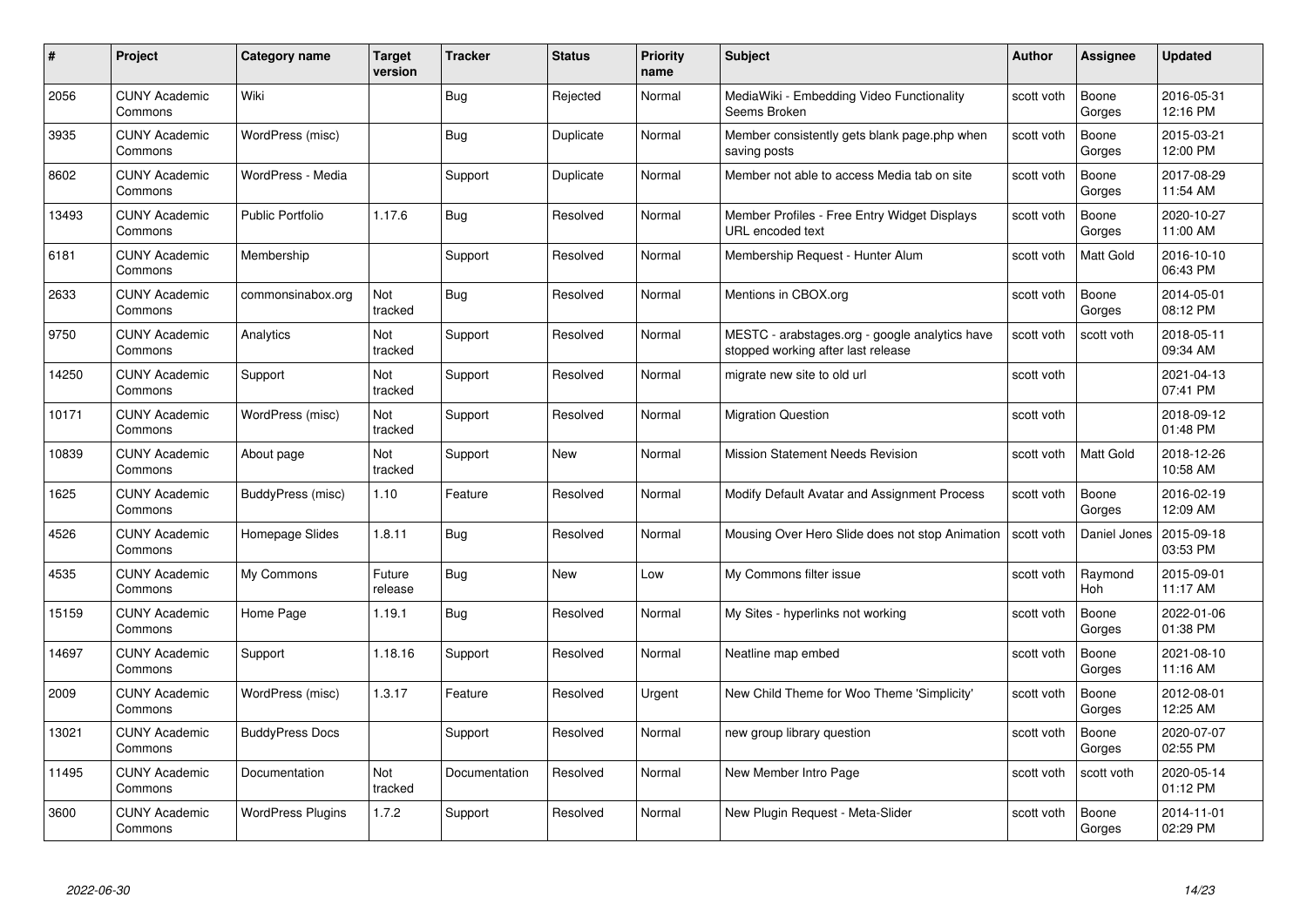| #     | Project                         | <b>Category name</b>      | Target<br>version     | <b>Tracker</b> | <b>Status</b> | <b>Priority</b><br>name | <b>Subject</b>                                                                     | <b>Author</b> | <b>Assignee</b>       | <b>Updated</b>         |
|-------|---------------------------------|---------------------------|-----------------------|----------------|---------------|-------------------------|------------------------------------------------------------------------------------|---------------|-----------------------|------------------------|
| 5829  | <b>CUNY Academic</b><br>Commons | Upgrades                  | Not<br>tracked        | Bug            | Resolved      | Normal                  | New Server - Creating a Group - Sometimes get<br>502 error                         | scott voth    |                       | 2016-08-01<br>11:58 PM |
| 5828  | <b>CUNY Academic</b><br>Commons | Upgrades                  | 1.9.22                | <b>Bug</b>     | Resolved      | High                    | New Server - File Uploads                                                          | scott voth    | Boone<br>Gorges       | 2016-08-02<br>12:00 AM |
| 3641  | <b>CUNY Academic</b><br>Commons | <b>WordPress Themes</b>   |                       | Support        | Rejected      | Normal                  | New Theme Request: Outspoken (a premium WP<br>Shower theme)                        | scott voth    | Matt Gold             | 2014-11-18<br>08:08 PM |
| 15810 | <b>CUNY Academic</b><br>Commons | Domain Mapping            | <b>Not</b><br>tracked | Bug            | Resolved      | High                    | News Literacy Matters site loading over and over<br>using Chrome                   | scott voth    | Raymond<br>Hoh        | 2022-04-05<br>10:09 AM |
| 10071 | <b>CUNY Academic</b><br>Commons | WordPress (misc)          | Not<br>tracked        | Bug            | Resolved      | Normal                  | News Site not displaying                                                           | scott voth    |                       | 2018-07-30<br>01:19 PM |
| 11530 | <b>CUNY Academic</b><br>Commons | Home Page                 | <b>Not</b><br>tracked | <b>Bug</b>     | Resolved      | Normal                  | News Tab on homepage                                                               | scott voth    |                       | 2019-06-10<br>02:04 PM |
| 1257  | <b>CUNY Academic</b><br>Commons | BuddyPress (misc)         | 1.4                   | Bug            | Resolved      | Low                     | Next Page Navigation missing at bottom of page<br>when looking at Group Members    | scott voth    | Dominic<br>Giglio     | 2012-03-12<br>02:55 PM |
| 10170 | <b>CUNY Academic</b><br>Commons | Non-CUNY sign up<br>codes | Not<br>tracked        | Support        | Resolved      | Normal                  | Non CUNY Membership request                                                        | scott voth    | <b>Matt Gold</b>      | 2018-08-17<br>02:28 PM |
| 15160 | <b>CUNY Academic</b><br>Commons | Teaching                  | 1.19.1                | Support        | Resolved      | Normal                  | <b>OER Checkbox question</b>                                                       | scott voth    | Boone<br>Gorges       | 2022-01-11<br>04:41 PM |
| 7289  | <b>CUNY Academic</b><br>Commons | <b>WordPress Plugins</b>  | Future<br>release     | Support        | Abandoned     | Normal                  | OHMS - Metadata Synchronizer - Cynthia Tobar<br>Oral Histories                     | scott voth    | Boone<br>Gorges       | 2018-07-22<br>01:22 PM |
| 460   | CUNY Academic<br>Commons        | Wiki                      | Not<br>tracked        | Bug            | Resolved      | Normal                  | Older Images not showing up on Wiki after release Scott voth<br>1.1.1              |               | Boone<br>Gorges       | 2010-12-21<br>04:46 PM |
| 4978  | <b>CUNY Academic</b><br>Commons | <b>Directories</b>        | 1.9.4                 | Feature        | Resolved      | High                    | On Profile Provide a Way to Enter or Change<br><b>Campus Affiliation</b>           | scott voth    | Boone<br>Gorges       | 2016-01-11<br>10:41 PM |
| 10354 | <b>CUNY Academic</b><br>Commons | <b>Public Portfolio</b>   | Future<br>release     | Feature        | New           | Normal                  | Opt out of Having a Profile Page                                                   | scott voth    | Chris Stein           | 2020-05-12<br>10:43 AM |
| 14694 | <b>CUNY Academic</b><br>Commons | Groups (misc)             | 1.18.16               | <b>Bug</b>     | Resolved      | Normal                  | Order by: Newly Created, Alphabetical, etc. Not<br>Working on Groups and Sites tab | scott voth    |                       | 2021-08-10<br>11:16 AM |
| 15152 | <b>CUNY Academic</b><br>Commons | <b>Commons Profile</b>    | 1.19.1                | Bug            | Resolved      | Normal                  | padding missing on Commons Profile                                                 | scott voth    | Boone<br>Gorges       | 2022-01-11<br>04:41 PM |
| 11037 | <b>CUNY Academic</b><br>Commons | <b>WordPress Plugins</b>  | 1.14.6                | Feature        | Resolved      | Normal                  | Padlet embeds                                                                      | scott voth    | Raymond<br><b>Hoh</b> | 2019-02-12<br>11:28 AM |
| 10000 | <b>CUNY Academic</b><br>Commons | Performance               | Not<br>tracked        | <b>Bug</b>     | Resolved      | Normal                  | Pages display correctly but cannot edit them                                       | scott voth    | Boone<br>Gorges       | 2018-07-13<br>12:31 PM |
| 12953 | <b>CUNY Academic</b><br>Commons | <b>WordPress Themes</b>   | Not<br>tracked        | Bug            | Resolved      | Normal                  | Pagination Issue on Customizr theme                                                | scott voth    |                       | 2020-07-14<br>11:53 AM |
| 7722  | <b>CUNY Academic</b><br>Commons | User Experience           | Not<br>tracked        | Design/UX      | Abandoned     | Normal                  | Password Reset Issues                                                              | scott voth    | scott voth            | 2017-12-04<br>10:16 AM |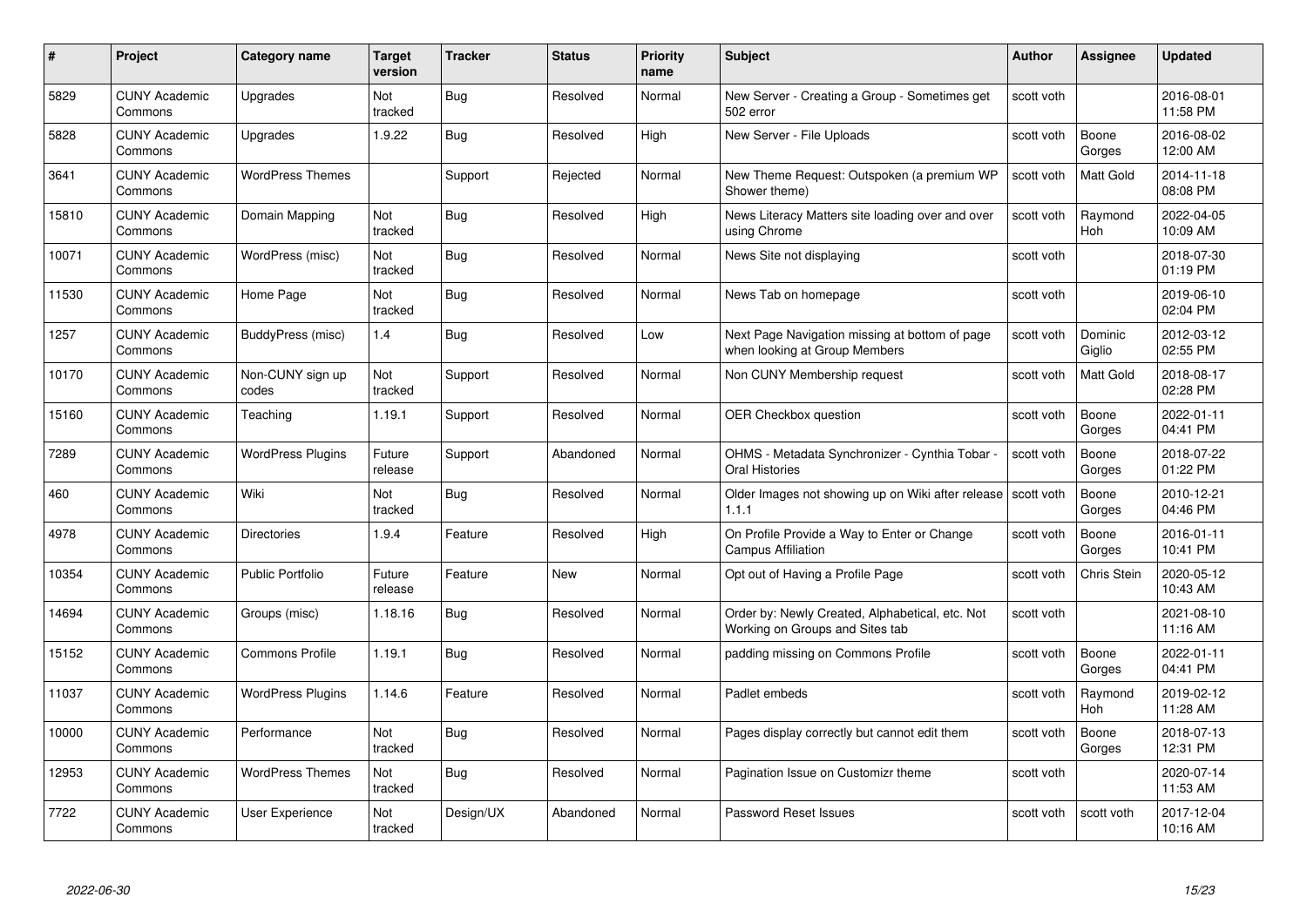| #     | Project                         | <b>Category name</b>     | Target<br>version | <b>Tracker</b> | <b>Status</b>        | <b>Priority</b><br>name | <b>Subject</b>                                                    | <b>Author</b> | <b>Assignee</b>   | <b>Updated</b>         |
|-------|---------------------------------|--------------------------|-------------------|----------------|----------------------|-------------------------|-------------------------------------------------------------------|---------------|-------------------|------------------------|
| 529   | <b>CUNY Academic</b><br>Commons | BuddyPress (misc)        | 1.2               | Feature        | Rejected             | Normal                  | Paste Plain Text icon not working in BP "wiki"<br>plugin          | scott voth    | Boone<br>Gorges   | 2011-02-18<br>01:25 PM |
| 15204 | <b>CUNY Academic</b><br>Commons | WordPress (misc)         |                   | Support        | Resolved             | Normal                  | PDF export replaces Polish letter "ł" with "?"                    | scott voth    |                   | 2022-01-19<br>04:35 PM |
| 12154 | <b>CUNY Academic</b><br>Commons | Events                   | 1.16.4            | Bug            | Rejected             | Normal                  | personal events calendar                                          | scott voth    | Raymond<br>Hoh    | 2020-01-14<br>12:57 PM |
| 403   | <b>CUNY Academic</b><br>Commons | BuddyPress (misc)        | Future<br>release | Feature        | Duplicate            | Normal                  | Personalization of the Profile Page                               | scott voth    | Boone<br>Gorges   | 2010-11-22<br>11:32 AM |
| 15302 | <b>CUNY Academic</b><br>Commons | <b>WordPress Plugins</b> | 1.19.4            | Feature        | Resolved             | High                    | <b>Plugin For Qwriting - Team Members</b>                         | scott voth    | Boone<br>Gorges   | 2022-02-14<br>01:08 PM |
| 7883  | <b>CUNY Academic</b><br>Commons | <b>WordPress Plugins</b> |                   | Feature        | Rejected             | Normal                  | plugin request                                                    | scott voth    | Boone<br>Gorges   | 2017-04-01<br>11:10 AM |
| 8706  | <b>CUNY Academic</b><br>Commons | <b>WordPress Plugins</b> | 1.11.13           | Support        | Resolved             | Normal                  | Plugin Request - Accordion Slider lite                            | scott voth    |                   | 2017-09-22<br>10:01 AM |
| 10104 | <b>CUNY Academic</b><br>Commons | <b>WordPress Plugins</b> | 1.13.8            | Support        | Resolved             | Normal                  | Plugin request - Advanced Custom Fields PRO                       | scott voth    | <b>Fred Meyer</b> | 2018-08-29<br>05:39 PM |
| 3940  | <b>CUNY Academic</b><br>Commons | <b>WordPress Plugins</b> | 1.7.16            | Support        | Resolved             | Normal                  | Plugin Request - Amazon Link                                      | scott voth    | Boone<br>Gorges   | 2015-03-21<br>08:45 PM |
| 10106 | <b>CUNY Academic</b><br>Commons | <b>WordPress Plugins</b> | 1.13.7            | Support        | Resolved             | Normal                  | Plugin reguest - Better Font Awesome                              | scott voth    |                   | 2018-08-06<br>01:38 PM |
| 11788 | CUNY Academic<br>Commons        | <b>WordPress Plugins</b> | Future<br>release | Support        | Reporter<br>Feedback | Normal                  | Plugin Request - Browse Aloud                                     | scott voth    |                   | 2019-09-24<br>08:42 AM |
| 10086 | <b>CUNY Academic</b><br>Commons | <b>WordPress Plugins</b> | 1.13.7            | Support        | Resolved             | Normal                  | plugin request - Custom Facebook Feed                             | scott voth    |                   | 2018-08-06<br>01:29 PM |
| 10112 | <b>CUNY Academic</b><br>Commons | <b>WordPress Plugins</b> | 1.13.7            | Support        | Resolved             | Normal                  | plugin request - Elementor                                        | scott voth    |                   | 2018-08-06<br>01:45 PM |
| 10111 | <b>CUNY Academic</b><br>Commons | <b>WordPress Plugins</b> | 1.13.7            | Support        | Resolved             | Normal                  | Plugin request - Glossary                                         | scott voth    |                   | 2018-08-06<br>01:44 PM |
| 10749 | <b>CUNY Academic</b><br>Commons | <b>WordPress Plugins</b> |                   | Support        | Duplicate            | Normal                  | Plugin Request - H5P                                              | scott voth    |                   | 2018-11-26<br>03:22 PM |
| 10529 | <b>CUNY Academic</b><br>Commons | <b>WordPress Plugins</b> | 1.13.12           | Support        | Resolved             | Normal                  | Plugin Request -<br>https://wordpress.org/plugins/sign-up-sheets/ | scott voth    |                   | 2018-10-23<br>11:36 AM |
| 12149 | <b>CUNY Academic</b><br>Commons | <b>WordPress Plugins</b> | 1.16.1            | Feature        | Resolved             | Normal                  | plugin request - Kadence-bloks                                    | scott voth    |                   | 2019-12-10<br>11:14 AM |
| 5885  | <b>CUNY Academic</b><br>Commons | <b>WordPress Plugins</b> | 1.9.24            | Support        | Resolved             | Normal                  | Plugin Request - Knight Lab Timeline                              | scott voth    | Boone<br>Gorges   | 2016-08-11<br>10:56 PM |
| 1718  | CUNY Academic<br>Commons        | WordPress (misc)         | 1.4               | Feature        | Resolved             | Normal                  | Plugin Request - Live Journal Importer                            | scott voth    | Boone<br>Gorges   | 2012-03-19<br>10:48 PM |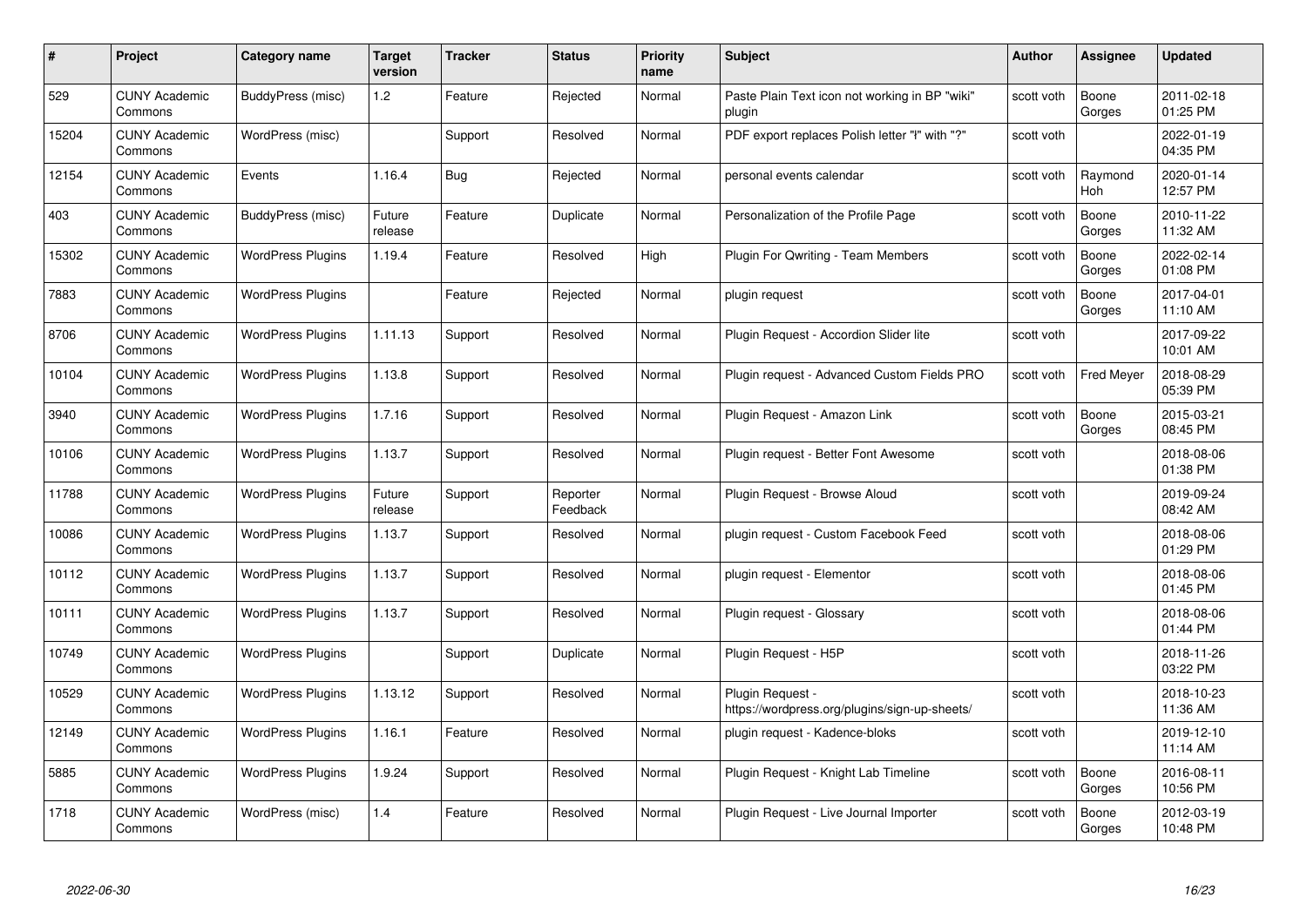| #     | Project                         | Category name            | Target<br>version | <b>Tracker</b> | <b>Status</b> | <b>Priority</b><br>name | <b>Subject</b>                                                             | <b>Author</b> | <b>Assignee</b>   | <b>Updated</b>         |
|-------|---------------------------------|--------------------------|-------------------|----------------|---------------|-------------------------|----------------------------------------------------------------------------|---------------|-------------------|------------------------|
| 10173 | <b>CUNY Academic</b><br>Commons | <b>WordPress Plugins</b> | 1.13.8            | Support        | Resolved      | Normal                  | Plugin Request - MapMaker Enhanced Google<br>Maps                          | scott voth    |                   | 2018-08-23<br>08:07 AM |
| 9685  | <b>CUNY Academic</b><br>Commons | <b>WordPress Plugins</b> | 1.13.1            | Support        | Resolved      | Normal                  | Plugin Request - Popup-Maker                                               | scott voth    |                   | 2018-05-08<br>10:52 AM |
| 9221  | <b>CUNY Academic</b><br>Commons | <b>WordPress Plugins</b> | 1.16.6            | Support        | Resolved      | Normal                  | Plugin Request - Quiz and Survey Master                                    | scott voth    |                   | 2020-02-25<br>10:55 AM |
| 5653  | <b>CUNY Academic</b><br>Commons | <b>WordPress Plugins</b> | 1.9.19            | Feature        | Resolved      | Normal                  | Plugin Request - Simple Custom Post Order -<br>Cynthia Tobar               | scott voth    | Boone<br>Gorges   | 2016-06-21<br>10:19 PM |
| 9217  | <b>CUNY Academic</b><br>Commons | <b>WordPress Plugins</b> | 1.12.9            | Support        | Resolved      | Normal                  | Plugin Request - Text to Speech Widget                                     | scott voth    |                   | 2018-02-27<br>11:05 AM |
| 5493  | <b>CUNY Academic</b><br>Commons | <b>WordPress Plugins</b> |                   | <b>Bug</b>     | Rejected      | Normal                  | Plugin Request - WP Data Tables                                            | scott voth    | Boone<br>Gorges   | 2016-04-27<br>02:55 PM |
| 10107 | <b>CUNY Academic</b><br>Commons | <b>WordPress Plugins</b> | 1.13.8            | Support        | Resolved      | Normal                  | Plugin request - WP Featherlight                                           | scott voth    | <b>Fred Meyer</b> | 2018-08-29<br>05:39 PM |
| 8149  | <b>CUNY Academic</b><br>Commons | <b>WordPress Plugins</b> | 1.11              | Support        | Resolved      | Normal                  | Plugin Request - YouTube                                                   | scott voth    | Boone<br>Gorges   | 2017-05-15<br>09:54 AM |
| 15303 | <b>CUNY Academic</b><br>Commons | <b>WordPress Plugins</b> | 1.19.4            | Feature        | Resolved      | Normal                  | Plugin Request for QWriting Migration - SiteOrigin<br><b>Widget Bundle</b> | scott voth    | Boone<br>Gorges   | 2022-02-22<br>11:01 AM |
| 3576  | <b>CUNY Academic</b><br>Commons | <b>WordPress Plugins</b> | 1.7.1             | Support        | Resolved      | Normal                  | Plugin Request: Better Search                                              | scott voth    | Boone<br>Gorges   | 2014-10-21<br>11:26 AM |
| 1716  | <b>CUNY Academic</b><br>Commons | WordPress (misc)         | 1.3.9             | Feature        | Resolved      | Normal                  | Plugin Request: Blogger Importer                                           | scott voth    | Boone<br>Gorges   | 2012-03-12<br>11:56 AM |
| 10105 | <b>CUNY Academic</b><br>Commons | <b>WordPress Plugins</b> | 1.13.7            | Support        | Resolved      | Normal                  | Plugin request: Custom Post Type Widget                                    | scott voth    |                   | 2018-08-06<br>01:35 PM |
| 3358  | <b>CUNY Academic</b><br>Commons | <b>WordPress Plugins</b> | 1.6.11            | Support        | Resolved      | Normal                  | Plugin Request: GeoMashUp                                                  | scott voth    | Boone<br>Gorges   | 2014-08-01<br>08:40 AM |
| 1444  | <b>CUNY Academic</b><br>Commons | WordPress (misc)         | Future<br>release | Feature        | Resolved      | Normal                  | Plugin Request: Google Analytics For WordPress                             | scott voth    | Dominic<br>Giglio | 2012-07-14<br>09:28 AM |
| 5548  | <b>CUNY Academic</b><br>Commons | <b>WordPress Plugins</b> | 1.9.15            | Feature        | Resolved      | Normal                  | Plugin Request: Inventory Manager - Michael<br>Madden                      | scott voth    |                   | 2016-05-11<br>11:27 PM |
| 1427  | <b>CUNY Academic</b><br>Commons | WordPress (misc)         | 1.3.5             | Feature        | Resolved      | Normal                  | Plugin Request: jQuery Vertical Accordion Menu                             | scott voth    | Boone<br>Gorges   | 2012-01-16<br>08:17 PM |
| 1719  | <b>CUNY Academic</b><br>Commons | WordPress (misc)         | 1.3.9             | Feature        | Resolved      | Normal                  | Plugin Request: RSS Importer                                               | scott voth    | Boone<br>Gorges   | 2012-03-12<br>11:59 AM |
| 4603  | <b>CUNY Academic</b><br>Commons | <b>WordPress Plugins</b> |                   | Support        | Resolved      | Normal                  | Plugin Request: Search and Filter                                          | scott voth    | Boone<br>Gorges   | 2015-09-21<br>11:31 AM |
| 7870  | CUNY Academic<br>Commons        | <b>WordPress Plugins</b> | 1.10.15           | Feature        | Resolved      | Normal                  | Plugin request: Smush It                                                   | scott voth    | Boone<br>Gorges   | 2017-03-31<br>10:28 AM |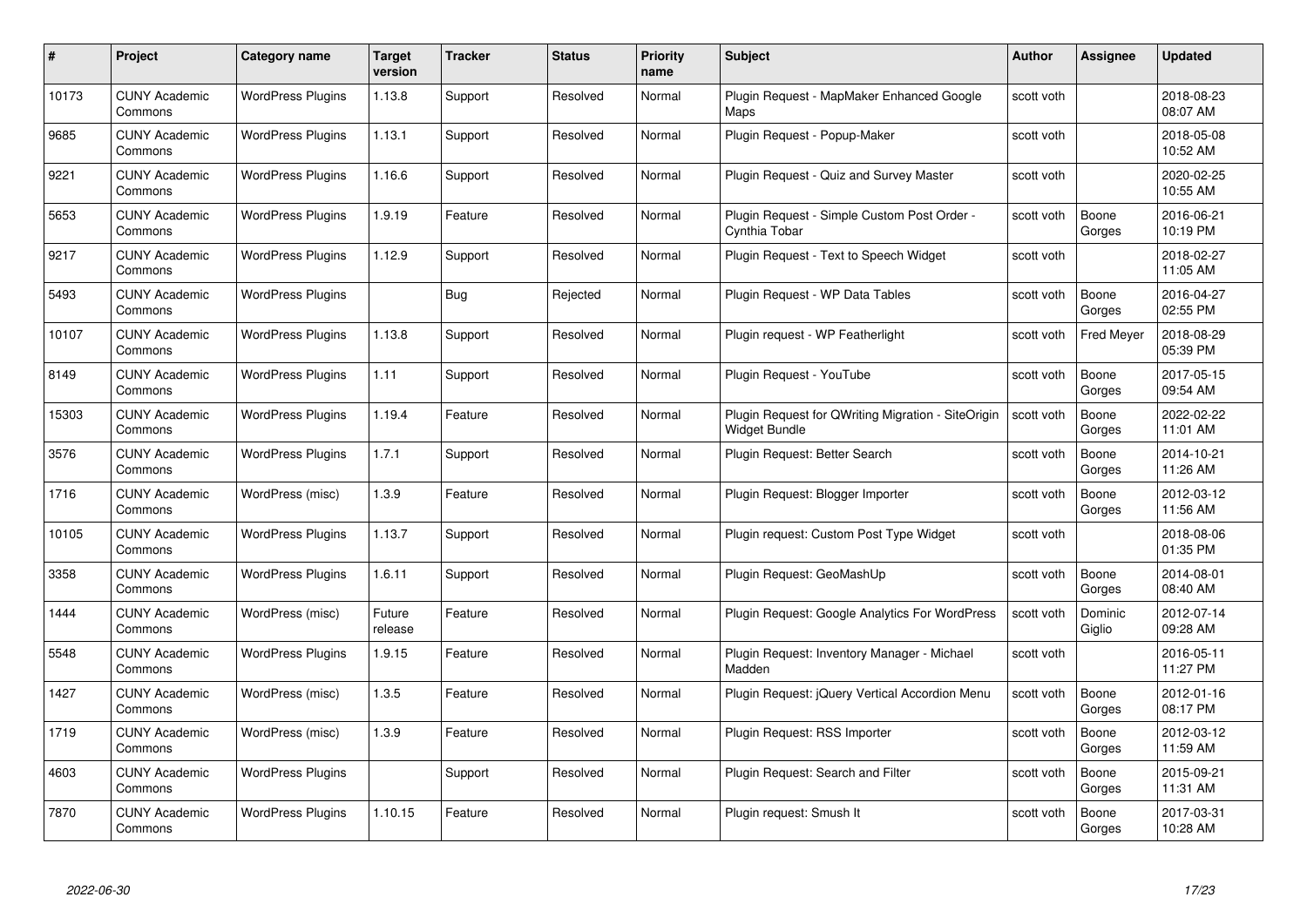| #     | Project                         | <b>Category name</b>     | Target<br>version | <b>Tracker</b> | <b>Status</b> | <b>Priority</b><br>name | <b>Subject</b>                                                                 | <b>Author</b> | <b>Assignee</b>  | <b>Updated</b>         |
|-------|---------------------------------|--------------------------|-------------------|----------------|---------------|-------------------------|--------------------------------------------------------------------------------|---------------|------------------|------------------------|
| 3200  | <b>CUNY Academic</b><br>Commons | <b>WordPress Plugins</b> | 1.6.4             | Bug            | Resolved      | Normal                  | Plugin Request: Social Stickers                                                | scott voth    | Boone<br>Gorges  | 2014-05-21<br>09:53 PM |
| 1355  | <b>CUNY Academic</b><br>Commons | WordPress (misc)         | 1.3               | Feature        | Resolved      | Normal                  | Plugin request: Tagline Rotator                                                | scott voth    | Boone<br>Gorges  | 2011-12-08<br>07:04 PM |
| 1720  | <b>CUNY Academic</b><br>Commons | WordPress (misc)         | 1.3.9             | Feature        | Resolved      | Normal                  | Plugin Request: Tumblr Importer                                                | scott voth    | Boone<br>Gorges  | 2012-03-12<br>11:57 AM |
| 12252 | <b>CUNY Academic</b><br>Commons | <b>WordPress Plugins</b> | 1.16.3            | Support        | Resolved      | Normal                  | Pluginiln Request - Atomic Blocks                                              | scott voth    | Boone<br>Gorges  | 2020-01-14<br>10:44 AM |
| 9878  | CUNY Academic<br>Commons        | <b>WordPress Plugins</b> | 1.13.3            | Support        | Resolved      | Normal                  | Popup Maker plugin problems                                                    | scott voth    | Raymond<br>Hoh   | 2018-06-06<br>10:44 AM |
| 16168 | <b>CUNY Academic</b><br>Commons | <b>WordPress Plugins</b> | 2.0.1             | Support        | Resolved      | Normal                  | problem with short docs site                                                   | scott voth    | Raymond<br>Hoh   | 2022-05-26<br>05:33 PM |
| 13604 | <b>CUNY Academic</b><br>Commons | <b>Public Portfolio</b>  | 2.0.0             | Support        | Resolved      | Normal                  | Public Profile on Mobile Format                                                | scott voth    | Boone<br>Gorges  | 2022-05-26<br>11:36 AM |
| 7954  | <b>CUNY Academic</b><br>Commons | WordPress (misc)         | Not<br>tracked    | Support        | Resolved      | Normal                  | Public site not showing up in "Sites"                                          | scott voth    | Boone<br>Gorges  | 2017-11-15<br>11:01 AM |
| 3087  | <b>CUNY Academic</b><br>Commons |                          | Not<br>tracked    | Support        | Resolved      | Normal                  | Purchase Snag It Software for Community<br><b>Facilitators</b>                 | scott voth    | <b>Matt Gold</b> | 2016-01-26<br>05:13 PM |
| 16167 | <b>CUNY Academic</b><br>Commons | Domain Mapping           |                   | Bug            | Resolved      | Normal                  | qcurban.org/loading issue                                                      | scott voth    | Boone<br>Gorges  | 2022-05-26<br>03:29 PM |
| 3621  | CUNY Academic<br>Commons        | Domain Mapping           | Not<br>tracked    | Support        | Resolved      | Normal                  | Question - Google Analytics, Mapped Domains,<br>and WP-Google-Analytics plugin | scott voth    |                  | 2015-04-01<br>09:16 PM |
| 2947  | <b>CUNY Academic</b><br>Commons |                          | Not<br>tracked    | Support        | Resolved      | Normal                  | Question on "Tools>>Domain Mapping"                                            | scott voth    |                  | 2013-12-21<br>07:14 PM |
| 1936  | <b>CUNY Academic</b><br>Commons | Redmine                  | Not<br>tracked    | Bug            | Resolved      | Normal                  | Redmine email notifications                                                    | scott voth    |                  | 2012-06-15<br>11:59 AM |
| 14521 | <b>CUNY Academic</b><br>Commons | <b>WordPress Plugins</b> | 1.18.12           | <b>Bug</b>     | Resolved      | Normal                  | Registration step for "ShareThis Social Share<br>Buttons" plugin not working   | scott voth    | Boone<br>Gorges  | 2021-06-08<br>11:50 AM |
| 10345 | <b>CUNY Academic</b><br>Commons | <b>WordPress Plugins</b> | 1.13.10           | Support        | Resolved      | Normal                  | Remove "Sociable" Plugin                                                       | scott voth    |                  | 2018-09-25<br>10:54 AM |
| 16316 | <b>CUNY Academic</b><br>Commons | Domain Mapping           | Not<br>tracked    | Support        | Resolved      | Normal                  | remove domain mapping for gcurban.org                                          | scott voth    | Raymond<br>Hoh   | 2022-06-29<br>03:39 PM |
| 13407 | <b>CUNY Academic</b><br>Commons | Domain Mapping           | Not<br>tracked    | Support        | Resolved      | Normal                  | Remove domain mapping for sexgenlab.org                                        | scott voth    |                  | 2020-09-30<br>11:35 AM |
| 10348 | <b>CUNY Academic</b><br>Commons | <b>WordPress Plugins</b> | 1.13.10           | Support        | Resolved      | Normal                  | <b>Remove Outdated Plugins</b>                                                 | scott voth    |                  | 2018-09-25<br>11:00 AM |
| 11496 | CUNY Academic<br>Commons        | <b>Public Portfolio</b>  | 1.15.2            | Support        | <b>New</b>    | Normal                  | Replace Twitter Icon on Member Portfolio page                                  | scott voth    | Boone<br>Gorges  | 2019-06-06<br>01:03 PM |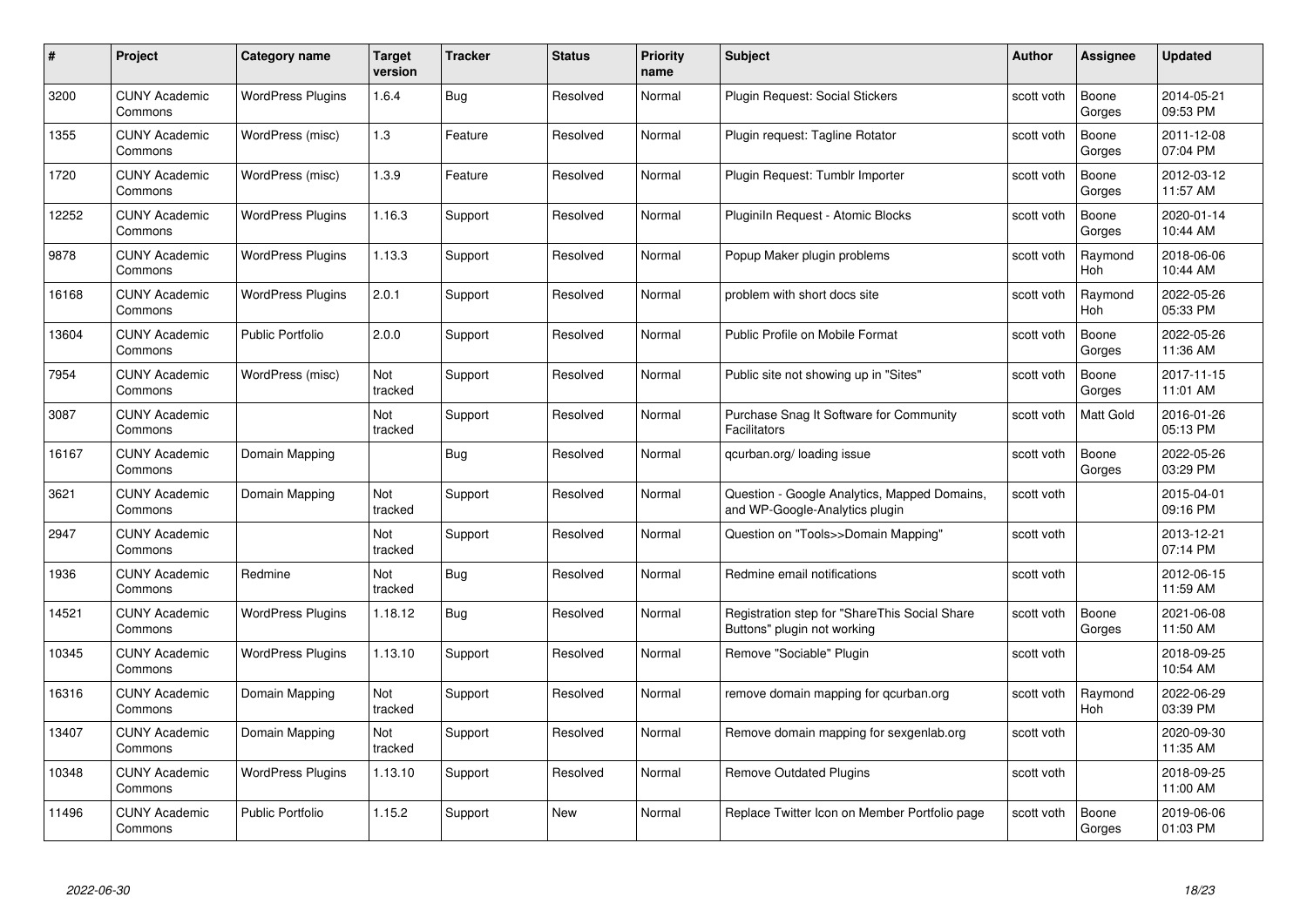| #     | Project                         | <b>Category name</b>       | Target<br>version     | <b>Tracker</b> | <b>Status</b>        | <b>Priority</b><br>name | <b>Subject</b>                                                              | Author     | Assignee              | <b>Updated</b>         |
|-------|---------------------------------|----------------------------|-----------------------|----------------|----------------------|-------------------------|-----------------------------------------------------------------------------|------------|-----------------------|------------------------|
| 2190  | <b>CUNY Academic</b><br>Commons | WordPress (misc)           | Not<br>tracked        | Support        | Resolved             | Normal                  | reset "dlbaker.commons.gc.cuny.edu"                                         | scott voth | Dominic<br>Giglio     | 2012-11-14<br>03:59 PM |
| 4685  | <b>CUNY Academic</b><br>Commons | Server                     | Not<br>tracked        | <b>Bug</b>     | Resolved             | Immediate               | Response Time Poor - Unable to connect to<br>database                       | scott voth |                       | 2015-09-28<br>09:16 PM |
| 5089  | <b>CUNY Academic</b><br>Commons | Server                     | 1.9.4                 | Support        | Resolved             | Urgent                  | response time sluggish                                                      | scott voth | Boone<br>Gorges       | 2016-01-11<br>10:16 PM |
| 4795  | <b>CUNY Academic</b><br>Commons | Domain Mapping             | <b>Not</b><br>tracked | Support        | Resolved             | Normal                  | Revert Domain Mapping for<br>http://bkpublicscholars.org/                   | scott voth | Boone<br>Gorges       | 2015-11-01<br>05:33 PM |
| 3198  | <b>CUNY Academic</b><br>Commons | <b>WordPress Plugins</b>   |                       | Support        | Rejected             | Normal                  | Revolution Slider plugin gets error when creating<br>"lavers'               | scott voth | Boone<br>Gorges       | 2014-05-21<br>09:57 PM |
| 16245 | <b>CUNY Academic</b><br>Commons | WordPress (misc)           |                       | <b>Bug</b>     | Reporter<br>Feedback | Normal                  | Save Button missing on WordPress Profile page                               | scott voth | Raymond<br><b>Hoh</b> | 2022-06-16<br>03:09 PM |
| 12247 | <b>CUNY Academic</b><br>Commons | Publicity                  | Not<br>tracked        | Support        | New                  | Normal                  | Screenshot of First Commons Homepage                                        | scott voth | scott voth            | 2020-01-14<br>12:08 PM |
| 518   | <b>CUNY Academic</b><br>Commons | BuddyPress (misc)          | 1.2                   | Feature        | Resolved             | Normal                  | Search box for new BP "wiki-like" plugin                                    | scott voth | Boone<br>Gorges       | 2011-02-23<br>08:41 AM |
| 2490  | <b>CUNY Academic</b><br>Commons | commonsinabox.org          |                       | Feature        | Duplicate            | Normal                  | Search Functionality on CommonsinaBox.org                                   | scott voth |                       | 2013-02-27<br>09:37 PM |
| 10792 | <b>CUNY Academic</b><br>Commons | <b>WordPress Plugins</b>   | 1.14.2                | Support        | Resolved             | Normal                  | sexgenlabs site - Elementor + Glossary + creative<br>commons license widget | scott voth | Raymond<br>Hoh        | 2018-12-11<br>11:14 AM |
| 1717  | <b>CUNY Academic</b><br>Commons | WordPress (misc)           | 1.3.9                 | <b>Bug</b>     | Resolved             | Normal                  | SimplePie For WP not working - need a writable<br><b>Cache Folder</b>       | scott voth | Boone<br>Gorges       | 2012-03-12<br>12:17 PM |
| 8683  | <b>CUNY Academic</b><br>Commons | WordPress (misc)           | 1.11.12               | Support        | Resolved             | Normal                  | site banner getting overlaid by black WordPress<br>nav bar                  | scott voth |                       | 2017-09-11<br>09:32 PM |
| 13312 | <b>CUNY Academic</b><br>Commons | WordPress<br>(Permissions) | 1.18.8                | Support        | Resolved             | Normal                  | Site Header Issue Using Teaching Template                                   | scott voth | Jeremy Felt           | 2021-04-13<br>11:21 AM |
| 15767 | <b>CUNY Academic</b><br>Commons | WordPress (misc)           |                       | Support        | New                  | Normal                  | Site loading slowly                                                         | scott voth | Boone<br>Gorges       | 2022-04-04<br>08:56 PM |
| 10679 | <b>CUNY Academic</b><br>Commons | Server                     |                       | Bug            | Rejected             | Normal                  | Site response time                                                          | scott voth |                       | 2018-11-08<br>05:43 PM |
| 4766  | <b>CUNY Academic</b><br>Commons | Server                     |                       | Bug            | Resolved             | High                    | Sites Not Responding - Commons and CBOX                                     | scott voth |                       | 2015-10-13<br>01:05 PM |
| 14548 | <b>CUNY Academic</b><br>Commons | <b>WordPress Plugins</b>   | 1.18.13               | Support        | Resolved             | Normal                  | Slider Revolution plugin update                                             | scott voth | Boone<br>Gorges       | 2021-06-22<br>11:14 AM |
| 15620 | <b>CUNY Academic</b><br>Commons | <b>WordPress Plugins</b>   | 1.19.6                | Support        | Resolved             | Normal                  | slider revolution plugin update                                             | scott voth | Boone<br>Gorges       | 2022-03-22<br>11:30 AM |
| 13194 | CUNY Academic<br>Commons        | <b>WordPress Plugins</b>   | 1.17.2                | Feature        | Resolved             | Normal                  | Slider Revolution update                                                    | scott voth | Boone<br>Gorges       | 2020-08-25<br>10:40 AM |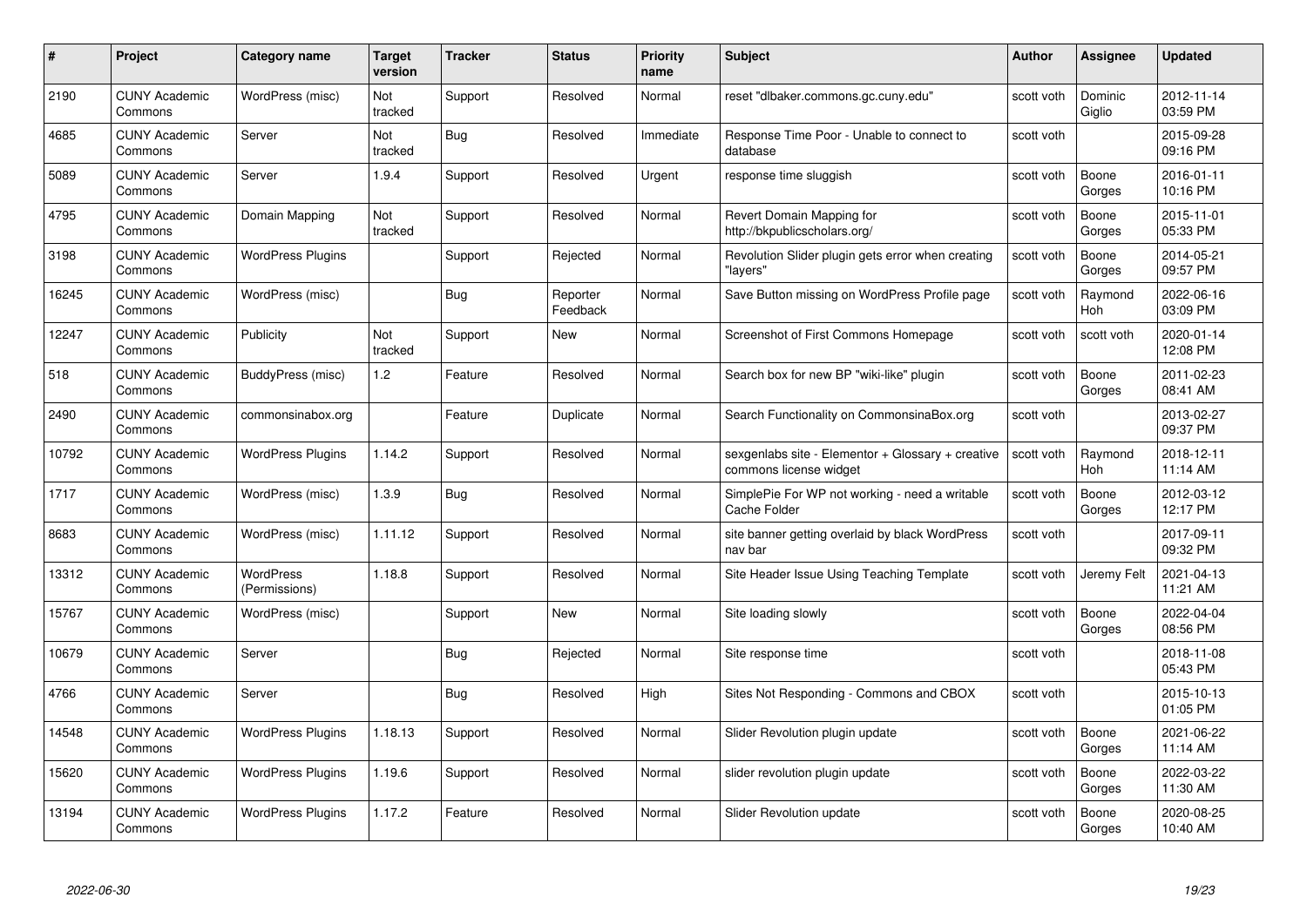| #     | Project                         | Category name            | <b>Target</b><br>version | <b>Tracker</b> | <b>Status</b> | <b>Priority</b><br>name | <b>Subject</b>                                                       | <b>Author</b> | <b>Assignee</b>       | <b>Updated</b>         |
|-------|---------------------------------|--------------------------|--------------------------|----------------|---------------|-------------------------|----------------------------------------------------------------------|---------------|-----------------------|------------------------|
| 2982  | <b>CUNY Academic</b><br>Commons | <b>WordPress Themes</b>  | 1.5.21                   | Bug            | Resolved      | Normal                  | Sliders are broken on Woo Canvas theme                               | scott voth    | Dominic<br>Giglio     | 2014-03-12<br>01:41 PM |
| 4424  | <b>CUNY Academic</b><br>Commons | Server                   |                          | Bug            | Rejected      | Normal                  | Slow Response Time                                                   | scott voth    |                       | 2015-08-12<br>09:46 AM |
| 3528  | <b>CUNY Academic</b><br>Commons | Server                   | <b>Not</b><br>tracked    | <b>Bug</b>     | Resolved      | High                    | Slow Response Time                                                   | scott voth    | Matt Gold             | 2016-01-26<br>05:11 PM |
| 3551  | <b>CUNY Academic</b><br>Commons | Server                   | Not<br>tracked           | Bug            | Resolved      | Normal                  | Slow Response Time                                                   | scott voth    | Matt Gold             | 2014-11-11<br>02:31 PM |
| 3713  | <b>CUNY Academic</b><br>Commons | Server                   |                          | Support        | Resolved      | Normal                  | Slow Response Time                                                   | scott voth    | <b>Matt Gold</b>      | 2014-12-13<br>04:25 PM |
| 5270  | <b>CUNY Academic</b><br>Commons | Server                   |                          | Support        | Rejected      | Normal                  | Slow Response Time                                                   | scott voth    | <b>Matt Gold</b>      | 2016-02-27<br>08:34 PM |
| 4107  | <b>CUNY Academic</b><br>Commons | Server                   | Not<br>tracked           | <b>Bug</b>     | Resolved      | Normal                  | Slow Response Time and "Error establishing a<br>database connection" | scott voth    |                       | 2015-06-11<br>09:33 AM |
| 2796  | <b>CUNY Academic</b><br>Commons |                          | 1.5.4                    | Bug            | Resolved      | Normal                  | Sluggish Response on the Site - Sunday 9/15 -<br>3PM - 6PM           | scott voth    | Boone<br>Gorges       | 2013-10-01<br>08:41 PM |
| 13892 | <b>CUNY Academic</b><br>Commons | Performance              |                          | <b>Bug</b>     | Rejected      | Normal                  | Sluggish Response Times                                              | scott voth    | Boone<br>Gorges       | 2021-01-28<br>08:45 PM |
| 6178  | <b>CUNY Academic</b><br>Commons | <b>WordPress Plugins</b> |                          | <b>Bug</b>     | Rejected      | Normal                  | Social Sharing via JetPack Not Working                               | scott voth    | Daniel Jones          | 2017-05-01<br>10:24 PM |
| 3549  | <b>CUNY Academic</b><br>Commons | commonsinabox.org        | Not<br>tracked           | Support        | Rejected      | Normal                  | Spam on CBOX.org                                                     | scott voth    |                       | 2014-10-15<br>12:10 AM |
| 2965  | <b>CUNY Academic</b><br>Commons | commonsinabox.org        |                          | Support        | Resolved      | High                    | Spammers on commonsinabox.org                                        | scott voth    | Boone<br>Gorges       | 2014-01-19<br>02:56 PM |
| 7802  | <b>CUNY Academic</b><br>Commons |                          |                          | Support        | Duplicate     | Normal                  | SPS Faculty site stopped receiving notifications                     | scott voth    |                       | 2017-03-16<br>05:33 PM |
| 2568  | <b>CUNY Academic</b><br>Commons |                          | Not<br>tracked           | Support        | Resolved      | Normal                  | <b>Statistics Needed - Queens College Commons</b><br>Usage           | scott voth    | Boone<br>Gorges       | 2016-01-26<br>12:35 AM |
| 1461  | <b>CUNY Academic</b><br>Commons | BuddyPress (misc)        | 1.3.1                    | Bug            | Resolved      | Normal                  | Strange Behaviour in the Activity Stream                             | scott voth    | Boone<br>Gorges       | 2011-12-19<br>08:33 AM |
| 13499 | <b>CUNY Academic</b><br>Commons | Groups (misc)            | 1.17.7                   | <b>Bug</b>     | Resolved      | Normal                  | Student repeatedly loses membership to private<br>class group        | scott voth    | Raymond<br>Hoh        | 2020-11-10<br>10:31 AM |
| 11038 | <b>CUNY Academic</b><br>Commons | <b>WordPress Plugins</b> | 1.14.6                   | Feature        | Resolved      | Normal                  | Sutori question                                                      | scott voth    | Raymond<br><b>Hoh</b> | 2019-02-12<br>11:28 AM |
| 16276 | <b>CUNY Academic</b><br>Commons | <b>WordPress Plugins</b> | Not<br>tracked           | Support        | Resolved      | Normal                  | TablePress Auto Load Plugin Not Working                              | scott voth    | Raymond<br>Hoh        | 2022-06-22<br>03:05 AM |
| 1465  | <b>CUNY Academic</b><br>Commons | Wiki                     | 1.3.4                    | Bug            | Resolved      | Normal                  | TagAsCategory Extension & Wiki Inc Plugin                            | scott voth    | Boone<br>Gorges       | 2012-01-10<br>08:46 PM |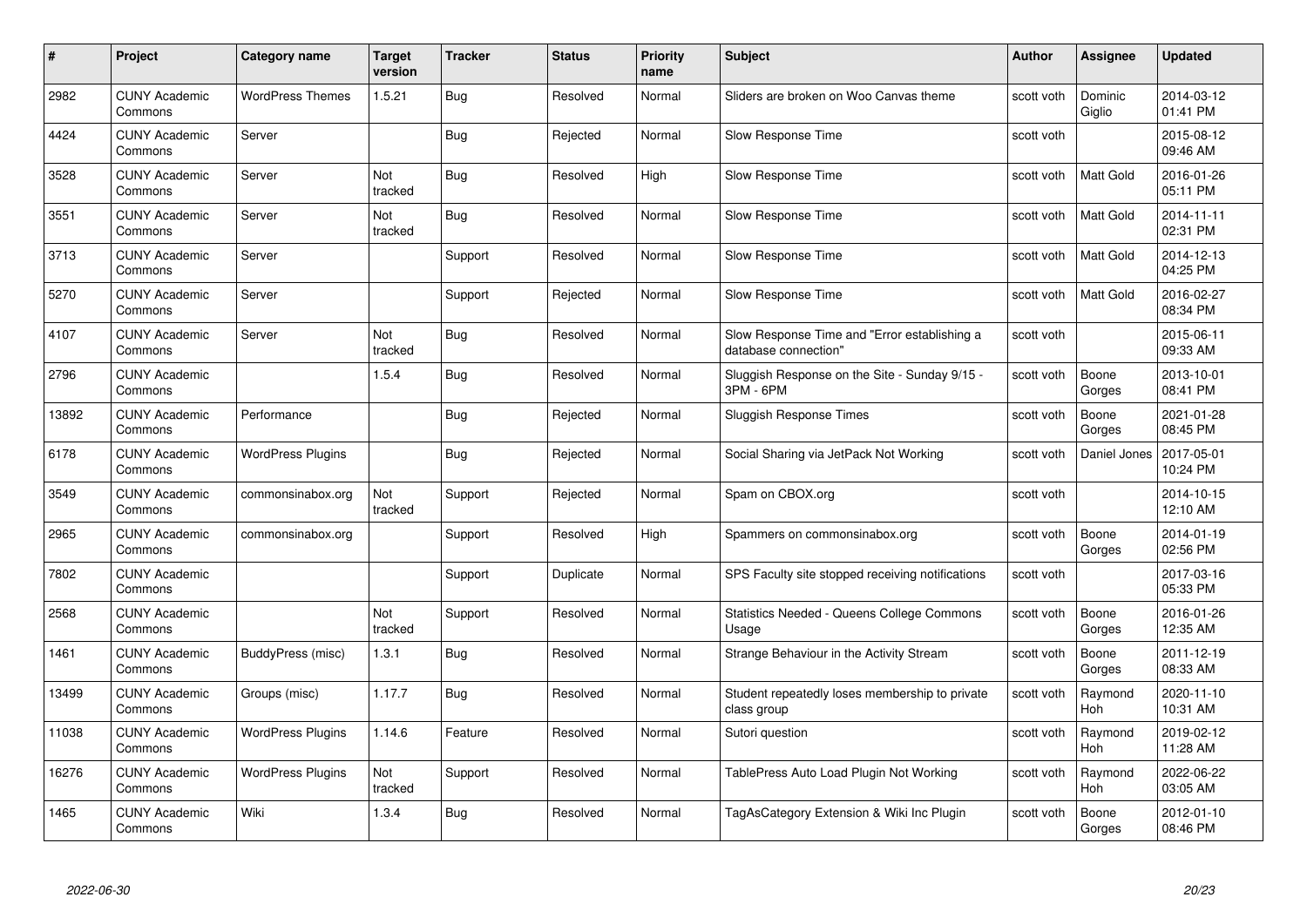| #     | Project                         | <b>Category name</b>       | Target<br>version | <b>Tracker</b> | <b>Status</b>        | <b>Priority</b><br>name | <b>Subject</b>                                                                          | <b>Author</b> | <b>Assignee</b>  | <b>Updated</b>         |
|-------|---------------------------------|----------------------------|-------------------|----------------|----------------------|-------------------------|-----------------------------------------------------------------------------------------|---------------|------------------|------------------------|
| 294   | <b>CUNY Academic</b><br>Commons | Wiki                       | 1.0.2             | <b>Bug</b>     | Resolved             | Normal                  | TagAsCategory extension on the Wiki                                                     | scott voth    | Boone<br>Gorges  | 2010-09-02<br>10:53 AM |
| 9370  | <b>CUNY Academic</b><br>Commons | <b>WordPress Plugins</b>   | 1.12.11           | Support        | Resolved             | Normal                  | Text to Speech plugin                                                                   | scott voth    | Boone<br>Gorges  | 2018-03-27<br>12:47 PM |
| 9515  | <b>CUNY Academic</b><br>Commons | <b>WordPress Plugins</b>   | Not<br>tracked    | Bug            | Reporter<br>Feedback | Normal                  | Text to Speech plugin - "More Slowly" checkbox<br>not working                           | scott voth    | Boone<br>Gorges  | 2018-06-13<br>02:26 PM |
| 1502  | <b>CUNY Academic</b><br>Commons | WordPress (misc)           | 1.3.4             | Support        | Resolved             | Normal                  | The Commons Classified - ClassiPress Theme                                              | scott voth    | Boone<br>Gorges  | 2012-01-13<br>09:09 AM |
| 11524 | <b>CUNY Academic</b><br>Commons | <b>WordPress Themes</b>    | Not<br>tracked    | Support        | Resolved             | Normal                  | theme purchase rights                                                                   | scott voth    |                  | 2019-06-06<br>01:43 PM |
| 12253 | <b>CUNY Academic</b><br>Commons | <b>WordPress Themes</b>    | 1.16.3            | Support        | Resolved             | Normal                  | Theme request - Atomic Block theme                                                      | scott voth    |                  | 2020-01-14<br>02:07 PM |
| 2900  | <b>CUNY Academic</b><br>Commons | WordPress (misc)           |                   | Support        | Resolved             | Normal                  | Theme request - Imbalance2                                                              | scott voth    | Boone<br>Gorges  | 2013-11-23<br>10:30 AM |
| 9776  | <b>CUNY Academic</b><br>Commons | <b>WordPress Themes</b>    |                   | Support        | Rejected             | Normal                  | Theme Request - Pilot Fish                                                              | scott voth    |                  | 2018-05-17<br>02:36 PM |
| 1242  | <b>CUNY Academic</b><br>Commons | <b>WordPress Themes</b>    |                   | Feature        | Rejected             | Normal                  | Theme request: Woo Theme "Teamster"                                                     | scott voth    | <b>Matt Gold</b> | 2016-10-24<br>11:41 AM |
| 12796 | <b>CUNY Academic</b><br>Commons | <b>WordPress Plugins</b>   |                   | Support        | Resolved             | Normal                  | Timeline JS                                                                             | scott voth    |                  | 2020-06-03<br>04:10 PM |
| 519   | <b>CUNY Academic</b><br>Commons | <b>BuddyPress Docs</b>     | Future<br>release | Feature        | Assigned             | Low                     | TOC for individual docs - for new BP "wiki-like"<br>plugin                              | scott voth    | Boone<br>Gorges  | 2015-11-09<br>05:54 PM |
| 515   | <b>CUNY Academic</b><br>Commons | BuddyPress (misc)          | 1.2               | Feature        | Rejected             | Normal                  | TOC, Tags and a Tag Cloud for new BP "wiki-like"<br>plugin                              | scott voth    | Boone<br>Gorges  | 2011-02-11<br>05:47 PM |
| 592   | <b>CUNY Academic</b><br>Commons | WordPress (misc)           | Not<br>tracked    | Bug            | Resolved             | Normal                  | Trouble adding new user to Blog                                                         | scott voth    | <b>Matt Gold</b> | 2011-02-19<br>04:39 PM |
| 10051 | <b>CUNY Academic</b><br>Commons | <b>Email Notifications</b> | 1.13.8            | <b>Bug</b>     | Resolved             | Normal                  | Tweets and email notifications are not being<br>generated from posts on OpenAtCUNY site | scott voth    | Raymond<br>Hoh   | 2018-08-28<br>12:08 PM |
| 3067  | CUNY Academic<br>Commons        | <b>WordPress Themes</b>    |                   | Bug            | Resolved             | Normal                  | Twenty Fourteen Theme Not Available                                                     | scott voth    | Matt Gold        | 2014-02-22<br>11:35 AM |
| 10344 | <b>CUNY Academic</b><br>Commons | <b>WordPress Plugins</b>   | 1.13.10           | Support        | Resolved             | Normal                  | Twitter Plugins that are outdated                                                       | scott voth    |                  | 2018-09-25<br>10:50 AM |
| 11529 | <b>CUNY Academic</b><br>Commons | Twitter page               | 1.15.3            | Bug            | Resolved             | Normal                  | Twitter sub-menu option showing a lot of blank<br>results                               | scott voth    | Boone<br>Gorges  | 2019-06-10<br>01:04 PM |
| 2525  | <b>CUNY Academic</b><br>Commons | WordPress (misc)           | 1.4.25            | <b>Bug</b>     | Resolved             | Normal                  | Twitter Widget Pro Plugin                                                               | scott voth    |                  | 2013-04-21<br>07:34 PM |
| 3712  | CUNY Academic<br>Commons        | <b>WordPress Themes</b>    | 1.7.6             | Support        | Resolved             | Normal                  | Two plugins for the "Old Paper Theme" not<br>Available                                  | scott voth    |                  | 2014-12-11<br>08:16 PM |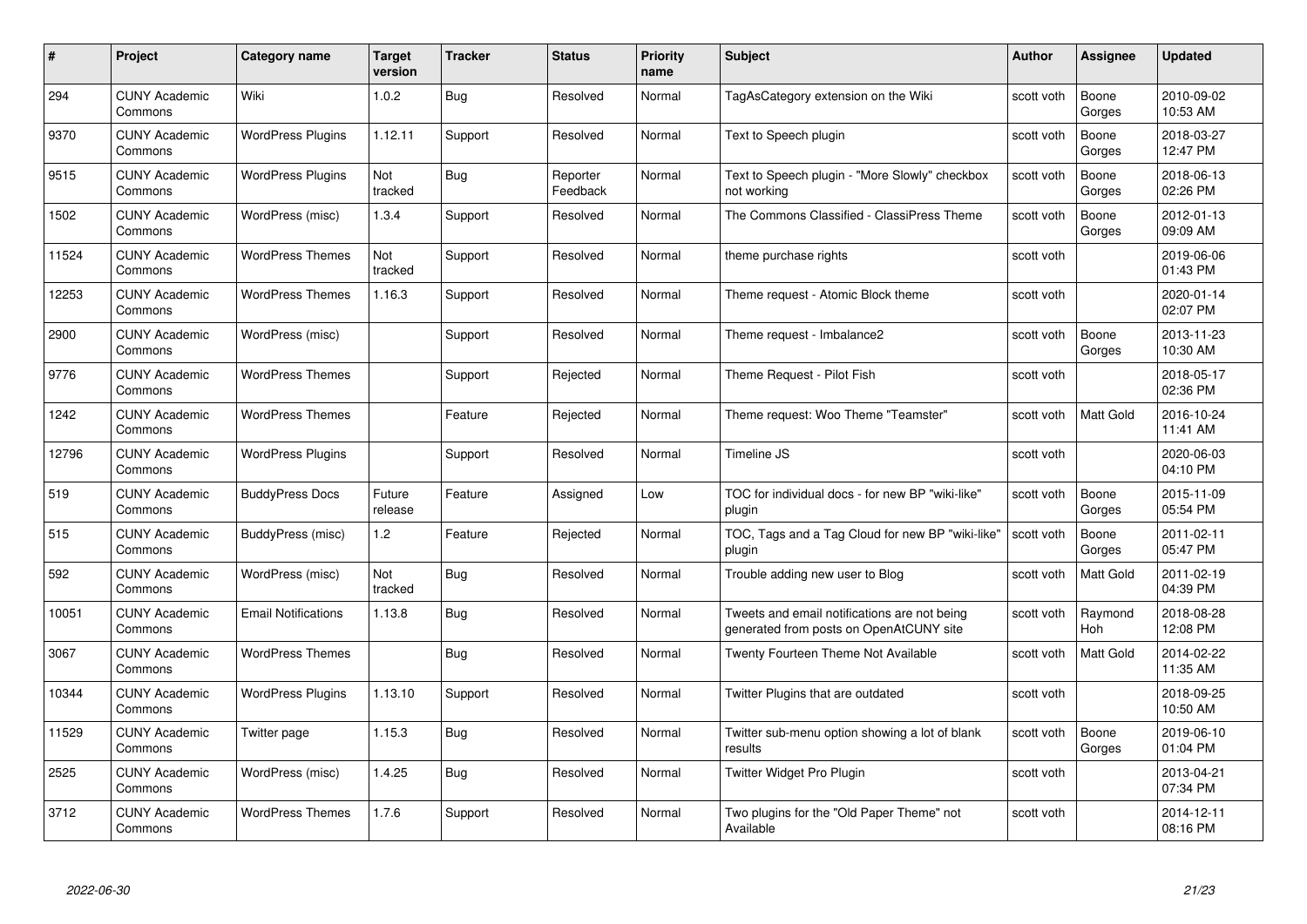| #     | Project                         | <b>Category name</b>     | Target<br>version | <b>Tracker</b> | <b>Status</b> | <b>Priority</b><br>name | <b>Subject</b>                                                                  | <b>Author</b> | <b>Assignee</b>    | <b>Updated</b>         |
|-------|---------------------------------|--------------------------|-------------------|----------------|---------------|-------------------------|---------------------------------------------------------------------------------|---------------|--------------------|------------------------|
| 535   | <b>CUNY Academic</b><br>Commons | WordPress (misc)         | 1.1.10            | <b>Bug</b>     | Resolved      | Low                     | Unable to Activate "Apture" Plugin on new blog                                  | scott voth    | Boone<br>Gorges    | 2011-03-08<br>08:45 PM |
| 11276 | <b>CUNY Academic</b><br>Commons | <b>WordPress Plugins</b> |                   | Support        | Resolved      | Normal                  | unable to embed PDF with PDF Embedder                                           | scott voth    |                    | 2019-05-14<br>05:03 PM |
| 4580  | <b>CUNY Academic</b><br>Commons | Commons In A Box         | Not<br>tracked    | Support        | Resolved      | Normal                  | Unable to register account on CBOX Demo Site                                    | scott voth    | Boone<br>Gorges    | 2015-09-10<br>02:37 PM |
| 6000  | <b>CUNY Academic</b><br>Commons | <b>WordPress Plugins</b> | 1.9.27            | Bug            | Resolved      | Normal                  | Unconfirmed Users Plugin is visible on all sites                                | scott voth    | Boone<br>Gorges    | 2016-09-11<br>09:10 PM |
| 11175 | <b>CUNY Academic</b><br>Commons | <b>WordPress Plugins</b> | Not<br>tracked    | Support        | Resolved      | Normal                  | unsubscribe action not working with Tribulant<br>newsletter plugin              | scott voth    |                    | 2019-02-28<br>04:40 PM |
| 13754 | <b>CUNY Academic</b><br>Commons | <b>WordPress Themes</b>  | Not<br>tracked    | Feature        | Resolved      | Normal                  | Update Commons WordPress Default Theme                                          | scott voth    |                    | 2021-01-11<br>10:51 AM |
| 12392 | <b>CUNY Academic</b><br>Commons | Help/Codex               | Not<br>tracked    | Documentation  | New           | Normal                  | Updates to Common Commons Questions on<br>Help Page                             | scott voth    | Margaret<br>Galvan | 2020-02-11<br>10:53 AM |
| 2080  | <b>CUNY Academic</b><br>Commons | WordPress (misc)         | 1.5.21            | Feature        | Resolved      | Normal                  | Upgrade Woo Canvas to Current Version (5.0) -<br>Responsive                     | scott voth    | Dominic<br>Giglio  | 2014-03-12<br>01:42 PM |
| 9675  | <b>CUNY Academic</b><br>Commons | WordPress (misc)         |                   | Support        | Resolved      | Normal                  | Upload html file to new labor forum site                                        | scott voth    |                    | 2018-04-30<br>09:15 PM |
| 4445  | <b>CUNY Academic</b><br>Commons | Registration             | Not<br>tracked    | Bug            | Resolved      | Normal                  | user alisonorlando is trying to register - no email<br>received                 | scott voth    | Boone<br>Gorges    | 2015-08-20<br>12:35 PM |
| 2849  | <b>CUNY Academic</b><br>Commons | BuddyPress (misc)        | 1.6               | Design/UX      | Duplicate     | Low                     | User Experience - Changing Avatar                                               | scott voth    | Boone<br>Gorges    | 2014-03-27<br>03:08 PM |
| 2287  | <b>CUNY Academic</b><br>Commons | commonsinabox.org        | Not<br>tracked    | Bug            | Resolved      | Normal                  | User reports he added an entry to the Help &<br>Support Forum - but it was lost | scott voth    | Boone<br>Gorges    | 2012-11-21<br>11:27 PM |
| 7625  | <b>CUNY Academic</b><br>Commons | Registration             | Not<br>tracked    | <b>Bug</b>     | Resolved      | Normal                  | User unable to register - gets "Forbidden"<br>message                           | scott voth    |                    | 2017-11-15<br>01:44 PM |
| 3026  | <b>CUNY Academic</b><br>Commons | <b>UserVoice</b>         | Not<br>tracked    | Feature        | Rejected      | Normal                  | User Voice Upgrade                                                              | scott voth    | scott voth         | 2016-01-26<br>11:26 AM |
| 1948  | <b>CUNY Academic</b><br>Commons | WordPress (misc)         | 1.3.15            | Bug            | Rejected      | Normal                  | Verite Timeline plugin                                                          | scott voth    | Boone<br>Gorges    | 2012-06-25<br>09:10 AM |
| 573   | <b>CUNY Academic</b><br>Commons | WordPress (misc)         |                   | Support        | Resolved      | Normal                  | Vimeo Plus                                                                      | scott voth    | scott voth         | 2011-02-13<br>12:03 PM |
| 5582  | <b>CUNY Academic</b><br>Commons | <b>WordPress Plugins</b> | 1.9.17            | Bug            | Resolved      | Normal                  | Visual Composer Not Working with Bridge Theme<br>Anymore                        | scott voth    | Boone<br>Gorges    | 2016-06-01<br>10:56 PM |
| 11036 | <b>CUNY Academic</b><br>Commons | <b>WordPress Plugins</b> | 1.14.6            | Feature        | Resolved      | Normal                  | Voicethread embed support                                                       | scott voth    | Raymond<br>Hoh     | 2019-02-12<br>11:28 AM |
| 13978 | CUNY Academic<br>Commons        | Accessibility            | 1.18.5            | Support        | Resolved      | Normal                  | WAVE tool throwing language missing or invalid                                  | scott voth    | Raymond<br>Hoh     | 2021-02-23<br>11:06 AM |